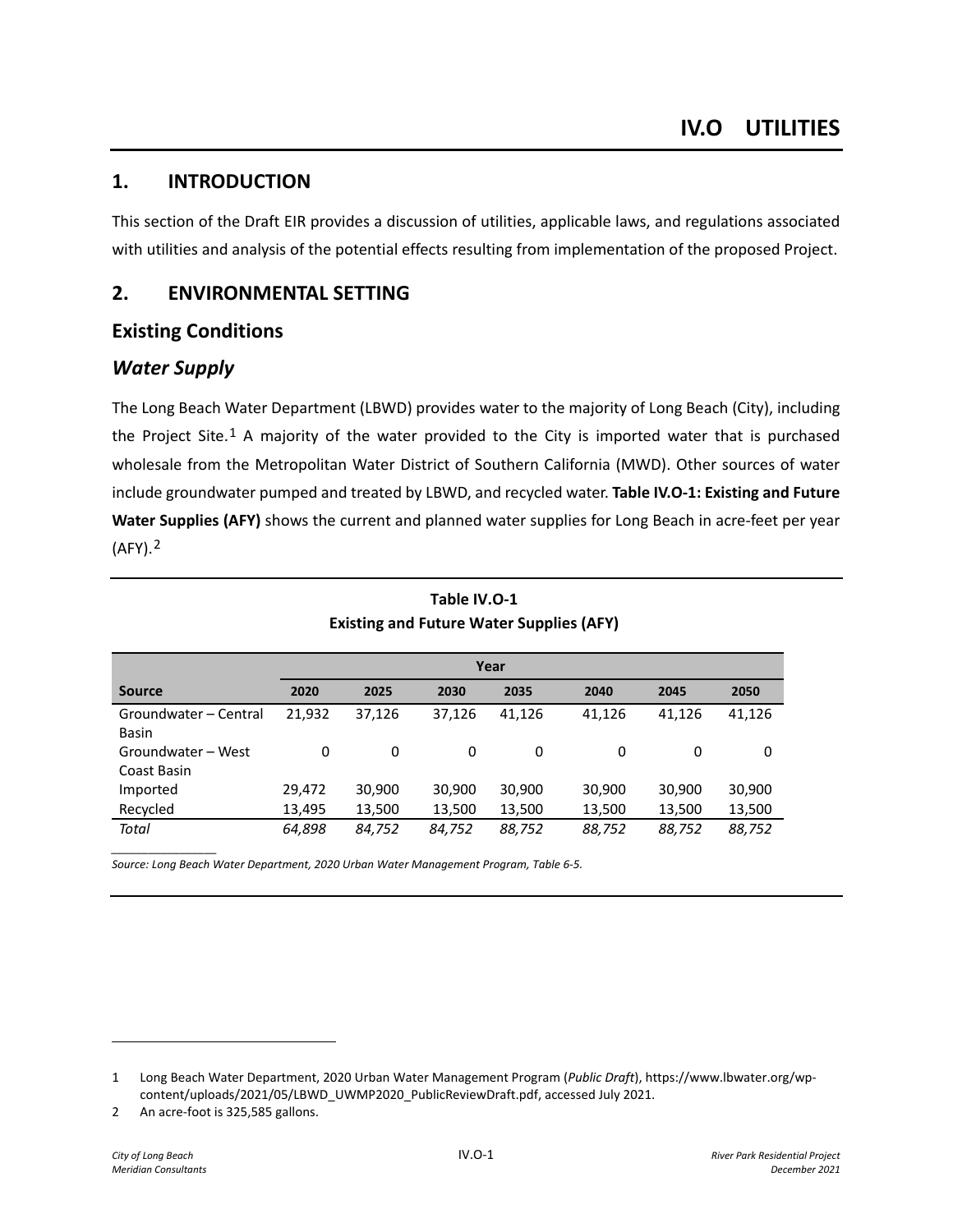### **Local Water**

The City retrieves groundwater from wells located throughout the City limits and has water rights to pump approximately [3](#page-1-0)3,000 AFY; this amount fulfills about 60 percent of the City's overall needs.<sup>3</sup> The major aquifers beneath the City are known as the 400-foot Gravel, the 200-foot Sand, and the Gaspur Zone.<sup>[4](#page-1-1)</sup> These aquifers have a capacity for storing approximately 30 million acre-feet of water. Aquifers provide the source of water found in groundwater basins, which are used for domestic water supply. Groundwater use for domestic water supply is a major beneficial use of groundwater basins in Los Angeles County. The City retrieves its groundwater from the Central Basin and the West Coast Basin. The Central Basin was seriously over drafted by the 1940's, which led to adjudication of the basin in the 1960's and LBWD becoming the owner of the largest allowable pumping allocation (APA)<sup>[5](#page-1-2)</sup> in the Central Basin.<sup>[6](#page-1-3)</sup> Since the adjudication, the combination of limits on groundwater extractions and active replenishment have allowed the basin to recover to sufficient levels. Replenishment of groundwater basins occurs mainly by percolation of precipitation throughout the region via permeable surfaces, spreading grounds, and groundwater migration from adjacent basins, as well as injection wells designed to pump freshwater along specific seawater barriers to prevent the intrusion of salt water. The Long Beach Water Reclamation Plant (LBWRP) processes the City's water that has already undergone primary and secondary treatment and is then redistributed throughout the City. The LBWRP treats approximately 18 million gallons of water per day (MGD) which can be used for watering large parks, golf courses, cemeteries, and athletic fields or other non-potable needs throughout the City.<sup>[7](#page-1-4)</sup> Recycled water is also incorporated into the City's supplies through percolation and natural runoff as it seeps into the groundwater basin.<sup>[8](#page-1-5)</sup> This process is a reliable source of replenishment during times of fluctuations.

### **Imported Water**

The LBWD purchases water wholesale from MWD to supplement local groundwater and recycled water. The water imported by MWD originates from the Colorado River Aqueduct, which is controlled by MWD.

<span id="page-1-0"></span><sup>3</sup> Long Beach Water, Ground and Imported Water, https://www.lbwater.org/water-sources/ground-and-importedwater/#ground-water. Accessed March 2021.

<span id="page-1-1"></span><sup>4</sup> City of Long Beach General Plan, Conservation Element, http://www.longbeach.gov/globalassets/lbds/medialibrary/documents/planning/advance/general-plan/1973-conservation-element, accessed March 2021.

<span id="page-1-2"></span><sup>5</sup> The total annual right to extract water on an on-going basis.

<span id="page-1-3"></span><sup>6</sup> Long Beach Water Department, 2020 Urban Water Management Program (*Public Draft*), https://www.lbwater.org/wpcontent/uploads/2021/05/LBWD\_UWMP2020\_PublicReviewDraft.pdf, accessed July 2021.

<span id="page-1-4"></span><sup>7</sup> Long Beach Water Department, Reclaimed/Recycled Water, https://www.lbwater.org/water-sources/reclaimed-recycledwater/, accessed May 2021.

<span id="page-1-5"></span><sup>8</sup> Long Beach Water Department, 2020 Urban Water Management Program (*Public Draft*), https://www.lbwater.org/wpcontent/uploads/2021/05/LBWD\_UWMP2020\_PublicReviewDraft.pdf, accessed July 2021.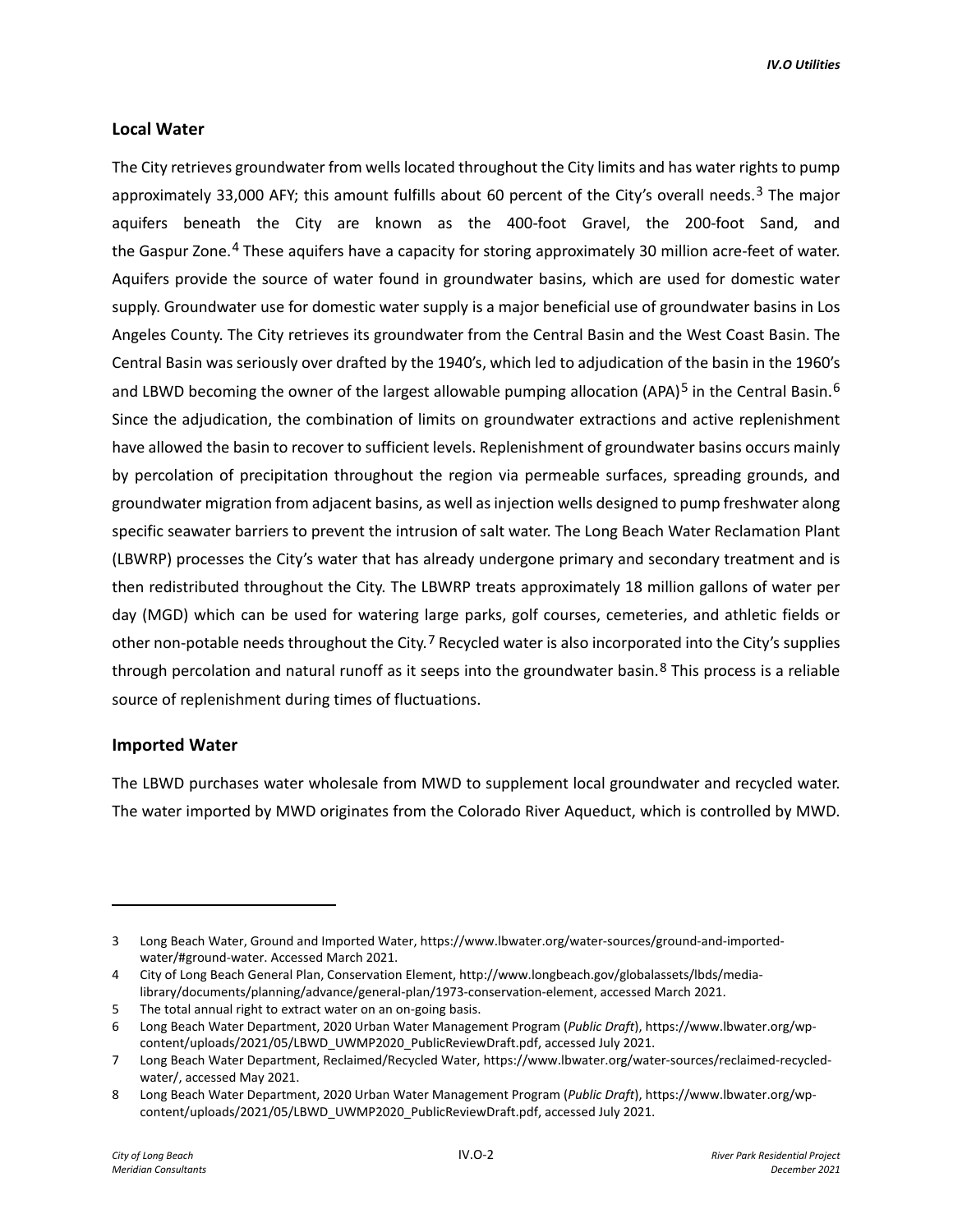The MWD provides about half the water consumed annually by the 19 million people in the Southern California coastal plain.[9](#page-2-0)

## *Wastewater Conveyance and Treatment*

The LBWD operates and maintains the City's sanitary sewer system and the City's wastewater treatment services are provided by the Sanitation Districts of Los Angeles County (LACSD). The LACSD operates and maintains the regional wastewater collection system, which includes approximately 1,400 miles of sewers, 48 pumping plants and 11 wastewater treatment plants.<sup>[10](#page-2-1)</sup> The LACSD own, operate and maintain the large trunk sewers that form the backbone of the regional wastewater conveyance system within a service area that includes 850 square miles and 78 cities and unincorporated areas in the county. The Project is within the Joint Water Pollution Control Plant (JWPCP) service area located at 24501 South Figueroa Street in Carson.[11](#page-2-2) This facility currently provides primary and secondary treatment for a capacity of 400 million gallons of wastewater per day and serves over 4.8 million residents, businesses, and industries. Before discharging, treated wastewater is disinfected and the effluent is sent to the Pacific Ocean through a network of outfalls.

# *Solid Waste*

The majority of solid waste produced in the City is taken to the Southeast Resource Recovery Facility (SERRF).<sup>[12](#page-2-3)</sup> The SERRF is jointly owned by the LACSD and the City.<sup>[13](#page-2-4)</sup> The facility accepts nonhazardous municipal solid waste and converts it to energy through incineration. In 2019, the City was reported to have disposed of approximately 502,098 tons of waste.<sup>[14](#page-2-5)</sup> Solid waste from the Project Site would be collected and trucked to the SERRF, as the closest active solid waste facility operated by LACSD. SERRF performs "front-end" and "back-end" recycling by recovering items such as white goods prior to incineration and collecting metals removed from the boilers after incineration. The incineration process starts with a thorough search of the solids, making sure that no radioactive material or noncombustible material is left over.[15](#page-2-6) The waste is then incinerated and any ash is quickly discharged into a water tank to

<span id="page-2-0"></span><sup>9</sup> Long Beach Water Department, 2020 Urban Water Management Program (*Public Draft*), https://www.lbwater.org/wpcontent/uploads/2021/05/LBWD\_UWMP2020\_PublicReviewDraft.pdf, accessed July 2021.

<span id="page-2-1"></span><sup>10</sup> Los Angeles County Sanitation Districts (LACSD), About Us, https://www.lacsd.org/aboutus/default.asp, accessed April 2021.

<span id="page-2-2"></span><sup>11</sup> LACSD, Wastewater Treatment Plants,

https://www.lacsd.org/services/wastewater/wwfacilities/wwtreatmentplant/jwpcp/default.asp, accessed April 2021.

<span id="page-2-3"></span><sup>12</sup> City of Long Beach, Waste Reduction, http://www.longbeach.gov/sustainability/green-urban-services/waste-reduction/, accessed April 2021.

<span id="page-2-4"></span><sup>13</sup> LACSD, Refuse to Energy Facilities, https://www.lacsd.org/services/solidwaste/rtefac/serrf/default.asp, accessed April 2021.

<span id="page-2-5"></span><sup>14</sup> CalRecycle, Disposal Rate Calculator, https://www2.calrecycle.ca.gov/LGCentral/AnnualReporting/DisposalRateCalculator, accessed May 2021.

<span id="page-2-6"></span><sup>15</sup> City of Long Beach, Energy Resources, SERRF, http://www.longbeach.gov/energyresources/about-us/serff/, accessed April 2021.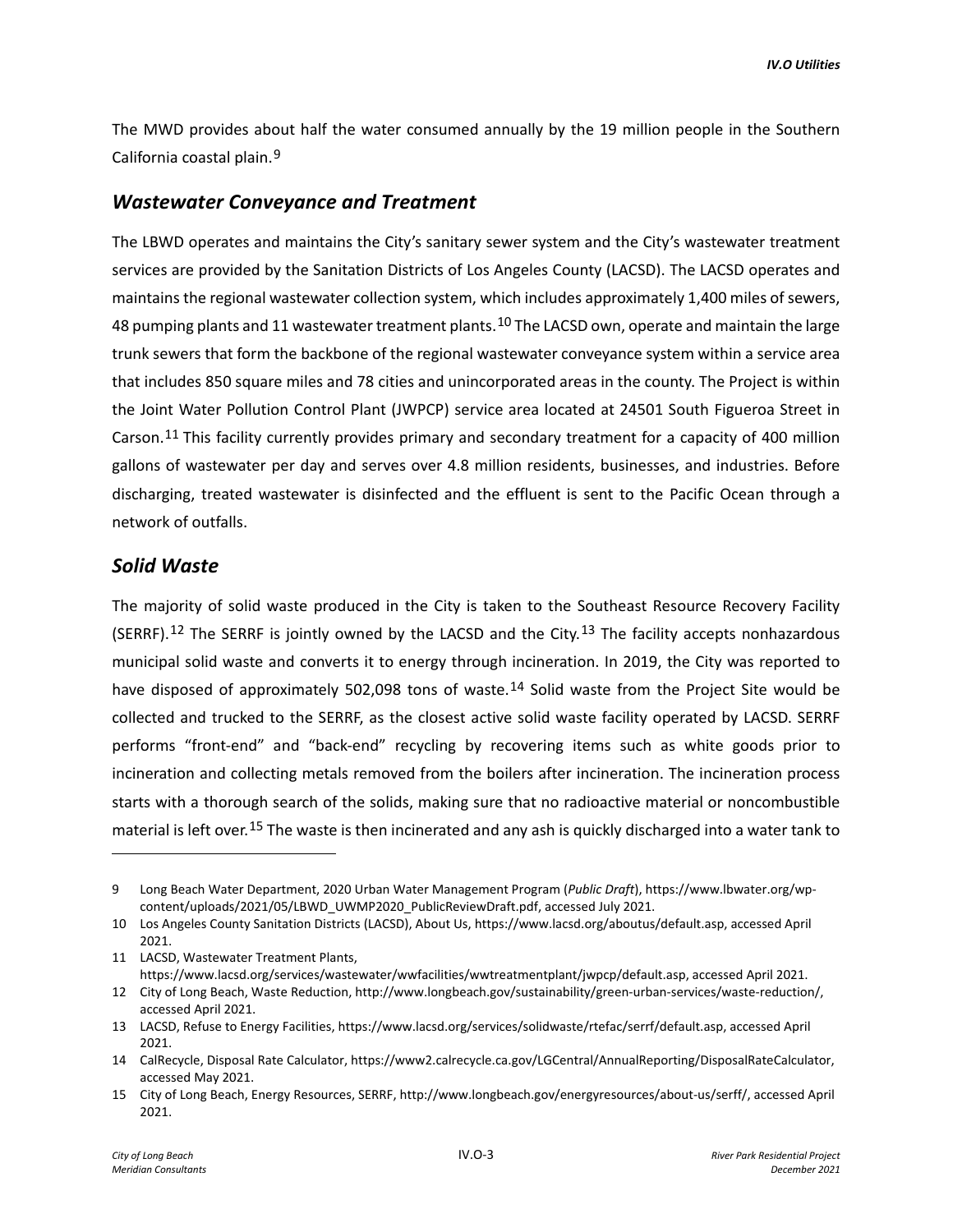remove the particulates from the air and a Thermal DeNox system injects ammonia into the chamber to control nitrogen oxides. Then, the combustion gases move through a dry scrubber and baghouse to remove additional toxic gases such as sulfur dioxide, hydrochloric acid, and additional particulate matter. Steam generated from this process is partially used to operate the facility and the rest is sold to SCE for redistribution. The leftover ash is treated and used as road base material. Solid waste that cannot be processed in this facility was previously transported to the Puente Hills Landfill. However, as of October 2013, the Puente Hills Landfill closed after 56 years of operation.<sup>[16](#page-3-0)</sup> In addition to the SERFF, the County continues to address landfill capacity through the preparation of annual County of Los Angeles Integrated Waste Management Plan (CoIWMP) reports, which evaluates and plans for future landfill capacity based on expected growth forecasts.[17](#page-3-1)

# *Stormwater Conveyance*

The Stormwater and Environmental Compliance Division of the City's Public Works Department is responsible for maintaining the storm drain system and monitoring stormwater quality within the City in coordination with the Los Angeles County Flood Control District (LACFCD). The Project Site does not currently have a drainage system. The highest elevation on-site is approximately 52.96 feet near the northeast corner of the Project Site and the lowest elevation is approximately 29.69 feet at the westerly boundary of the Project Site within Baker Street. The higher elevations tend to be along the easterly boundary of the Site and the lower elevations tend to be along the westerly boundary of the Site. Within the center of the Site are large basins which are remnants from the former water treatment facility. Most of the Project Site drains into one of these basins due to their lower elevation when compared to the rest of the Site. A portion of Golden Avenue and Baker Street also drains into the Site.<sup>[18](#page-3-2)</sup> There is a City maintained storm drain system available adjacent to the Project Site which drains into the Los Angeles River.

# *Energy*

Southern California Edison (SCE) and the Long Beach Energy Resources (LBER) provide electricity and natural gas services to the City.

<span id="page-3-0"></span><sup>16</sup> LACSD, Landfills, https://www.lacsd.org/services/wastewater/wwfacilities/wwtreatmentplant/jwpcp/default.asp, accessed April 2021.

<span id="page-3-1"></span><sup>17</sup> Los AngelesCounty Integrated Waste Management Plan, https://pw.lacounty.gov/epd/swims/ShowDoc.aspx?id=14372&hp=yes&type=PDF

<span id="page-3-2"></span><sup>18</sup> Preliminary Drainage Study, Appendix IV.I.1, April 22, 2020.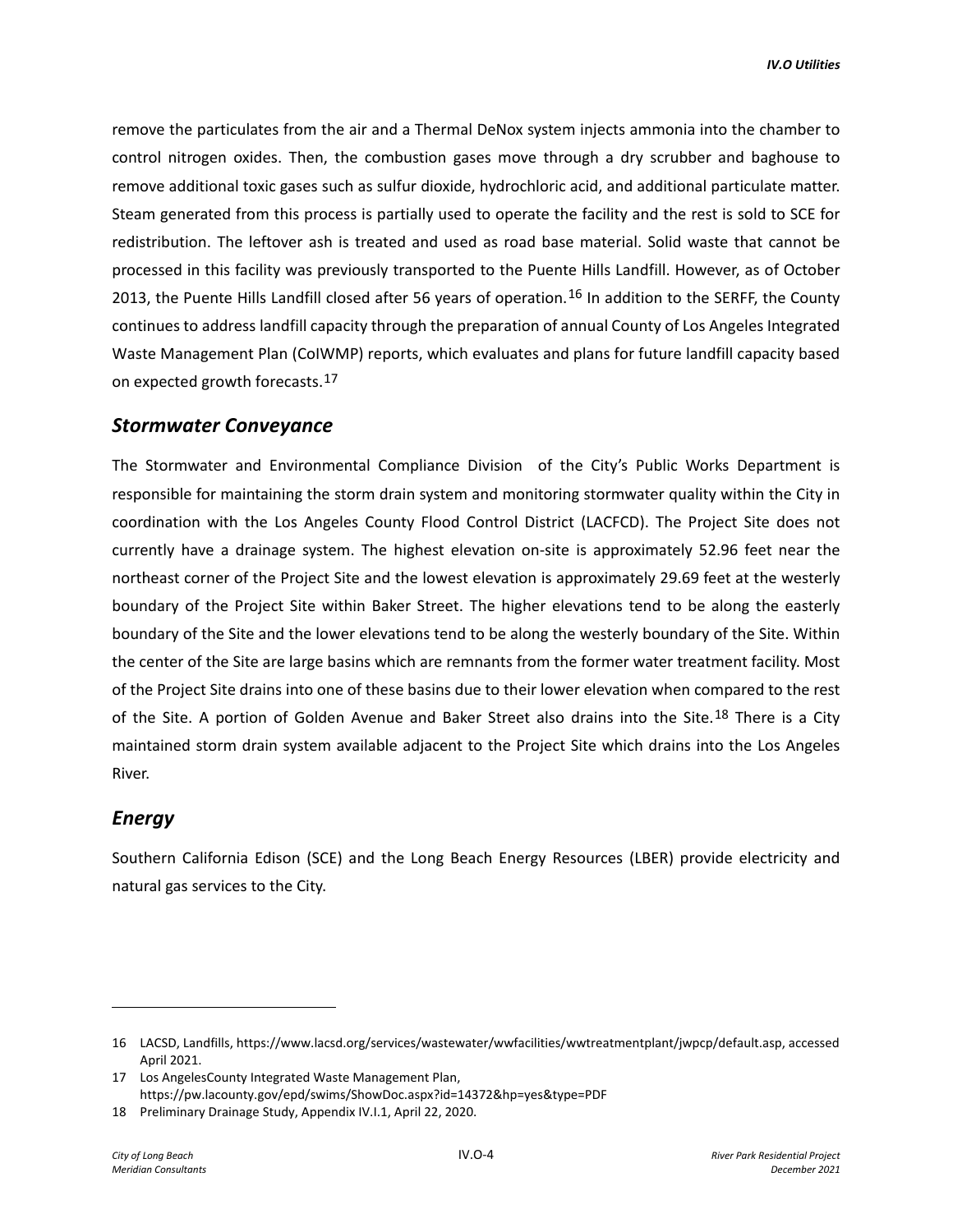## **Electricity**

The Project Site is within the SCE service area. The SCE service area covers 50,000 square miles and includes 15 counties, which serve approximately 15 million people in central, coastal, and Southern California.<sup>[19](#page-4-0)</sup> The SCE planning area used approximately 105,162 GWh of electricity in [20](#page-4-1)19.<sup>20</sup> The SCE estimates that electricity consumption within its planning area would be approximately 125,000 GWh annually by 2027, when the proposed Project would be fully built out.<sup>[21](#page-4-2)</sup>

Furthermore, SCE supplies power to homes and businesses via different plan options, including "Green Rates."<sup>[22](#page-4-3)</sup> The Green Rate gives consumers the opportunity to purchase renewable energy. By participating in the Green Rate, consumers support local solar power, reducing greenhouse gas (GHG) emissions associated with electricity. To support this effort, SCE purchases additional renewable energy to meet the needs of Green Rate participants from solar renewable developers within the SCE service territory. This is a voluntary program available to both residential and nonresidential energy users who receive power generation, metering, and related services from SCE. In 2017, SCE released *The Clean Power and Electrification Pathway* (Pathway) which presents SCE's integrated blueprint to meet the State's goal of 40 percent reduction in GHG emissions from 1990 levels by 2030.[23](#page-4-4) Specifically, SCE's Pathway calls for:

- An electric grid supplied by 80 percent carbon-free energy;
- More than 7 million electric vehicles on California roads; and
- Using electricity to power nearly one-third of space and water heaters, in increasingly energy-efficient buildings.

The nearest transmission lines to the Project Site include two north/south 220 kilovolt (kV) lines and one north/south 69 KV line approximately 0.33 miles to the west.<sup>[24](#page-4-5)</sup> No electricity is currently used on the vacant Project Site.

<span id="page-4-0"></span><sup>19</sup> Southern California Edison (SCE), Southern California Edison's Service Area, https://www.sce.com/about-us/who-weare/leadership/our-service-territory. Accessed April 2021.

<span id="page-4-1"></span><sup>20</sup> CEC, California Energy Consumption Database, Electricity Consumption by Planning Area, http://ecdms.energy.ca.gov/elecbyplan.aspx. Accessed April 2021.

<span id="page-4-2"></span><sup>21</sup> CEC, Demand Analysis Office, California Energy Demand 2018-2030 Revised Forecast, https://efiling.energy.ca.gov/getdocument.aspx?tn=223244. Accessed April 2021.

<span id="page-4-3"></span><sup>22</sup> SCE, Green Rates, https://www.sce.com/residential/rates/standard-residential-rate-plan/green-rates. Accessed April 2021.

<span id="page-4-4"></span><sup>23</sup> SCE, The Clean Power and Electrification Pathway, https://www.edison.com/home/our-perspective/clean-power-andelectrification-pathway.html. Accessed April 2021.

<span id="page-4-5"></span><sup>24</sup> California Energy Commission, Electric Infrastructure Map, https://cecgiscaenergy.opendata.arcgis.com/app/ad8323410d9b47c1b1a9f751d62fe495. Accessed April 2021.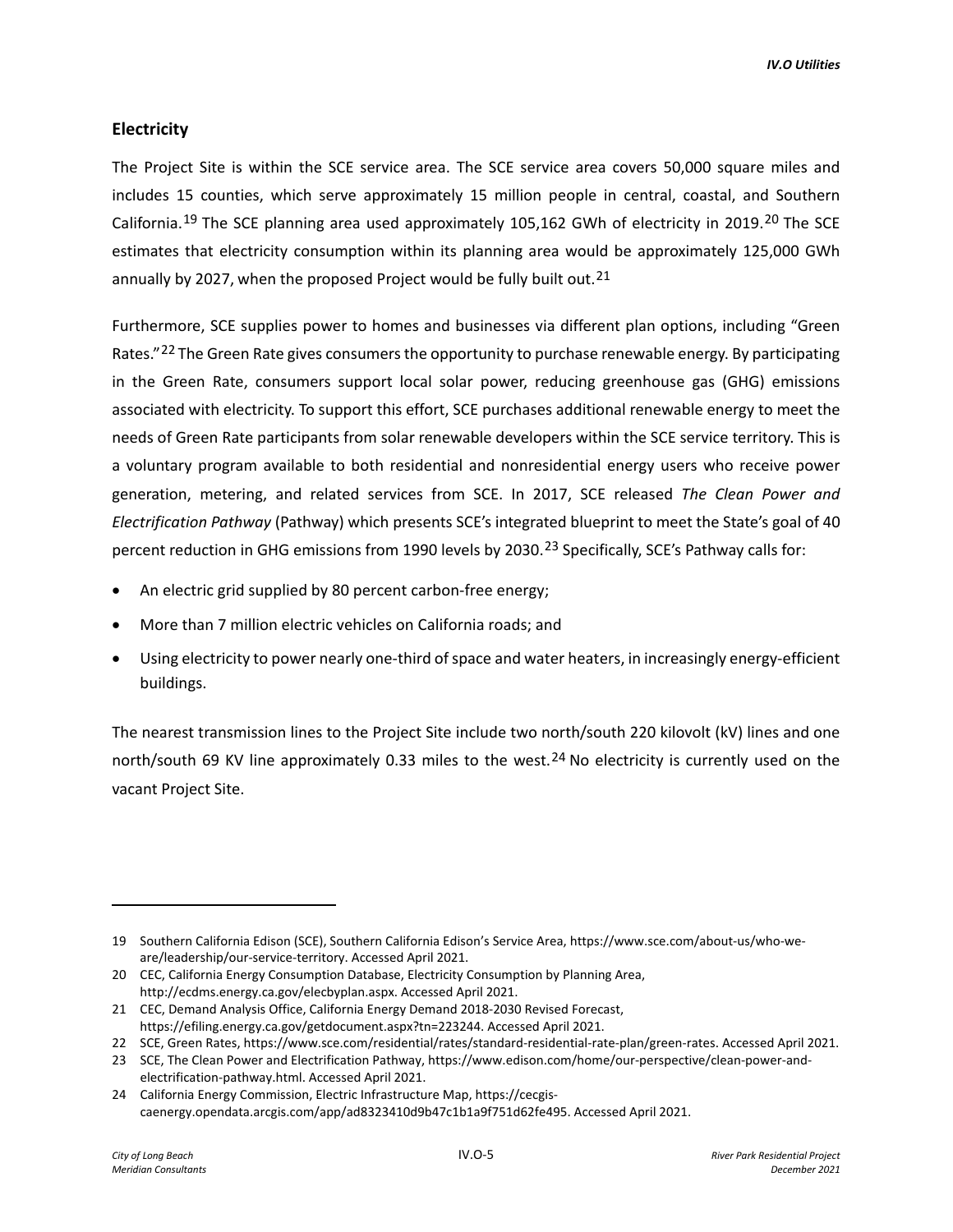## **Natural Gas**

According to the CEC's California Energy Consumption Database, the State of California consumed 13,158 million Therms<sup>[25](#page-5-0)</sup> of natural gas in 2019,<sup>[26](#page-5-1)</sup> with demand projected to decrease to 12,800 million Therms in 2030, $27$  the furthest year of currently available projections.

Natural gas for the proposed Project area is provided by the City Energy Resources Department (LBER). LBER provides natural gas to approximately 500,000 residents and businesses in Long Beach and Signal Hill and delivers gas through more than 1,800 miles of pipelines.<sup>[28](#page-5-3)</sup> Natural gas for LBER is purchased on the open competitive market. Based on the 2020 California Gas Report, LBER supplied approximately 26.3 millions of cubic feet (MMcf) of natural gas per day in 2020 and is expected to remain consistent and supply 26.3 MMcf of natural gas per day in 2027, when the proposed Project would be fully built out.<sup>[29](#page-5-4)</sup> The Project Site is currently vacant and no natural gas is used.

### **Telecommunications**

Spectrum Communications, Frontier Communications, and AT&T U-verse provide telecommunication and internet services to the City.<sup>[30](#page-5-5)</sup> All three companies hold a franchise issued by the State's Public Utility Commission to be able to provide their services to residents.

In addition, the City owns approximately 60 miles of fiber optic cable in the City. This fiber optic network connects the Long Beach Airport, the Fire Headquarters, and Police Field Support within the City. The City intends on expanding the capacity of existing facilities and adding more fiber optic facilities to address the growing demand for faster cable speeds, greater bandwidths, more reliable data transmission, and to accommodate more flexibility for the future.<sup>[31](#page-5-6)</sup>

<span id="page-5-0"></span><sup>25</sup> One Therm is equivalent to 100,000 British thermal units (BTU) or 100 kBTU. A Therm is approximately the energy equivalent of burning 100 cubic feet (1 cf) of natural gas. The conversion of kBTU to cubic feet uses the factor of 1 cf to 1.037 kBTU.

<span id="page-5-1"></span><sup>26</sup> CEC, California Energy Consumption Database, Gas Consumption by County, https://ecdms.energy.ca.gov/gasbycounty.aspx. Accessed April 2021.

<span id="page-5-2"></span><sup>27</sup> CEC, Final 2019 Integrated Energy Policy Report, https://www.energy.ca.gov/data-reports/reports/integrated-energypolicy-report/2019-integrated-energy-policy-report. Accessed April 2021.

<span id="page-5-3"></span><sup>28</sup> City of Long Beach, Energy Resources, http://www.longbeach.gov/energyresources/. Accessed April 2021.

<span id="page-5-4"></span><sup>29</sup> California Public Utilities Commission, 2020 California Gas Report, https://www.socalgas.com/sites/default/files/2020- 10/2020\_California\_Gas\_Report\_Joint\_Utility\_Biennial\_Comprehensive\_Filing.pdf. Accessed April 2021.

<span id="page-5-5"></span><sup>30</sup> Long Beach, Technology and Innovation, http://longbeach.gov/ti/telecommunications/, accessed April 2021.

<span id="page-5-6"></span><sup>31</sup> City of Long Beach. Recirculated Draft EIR- General Plan Land Use and Urban Design Elements Project. June 2019. Accessed April 30, 2021.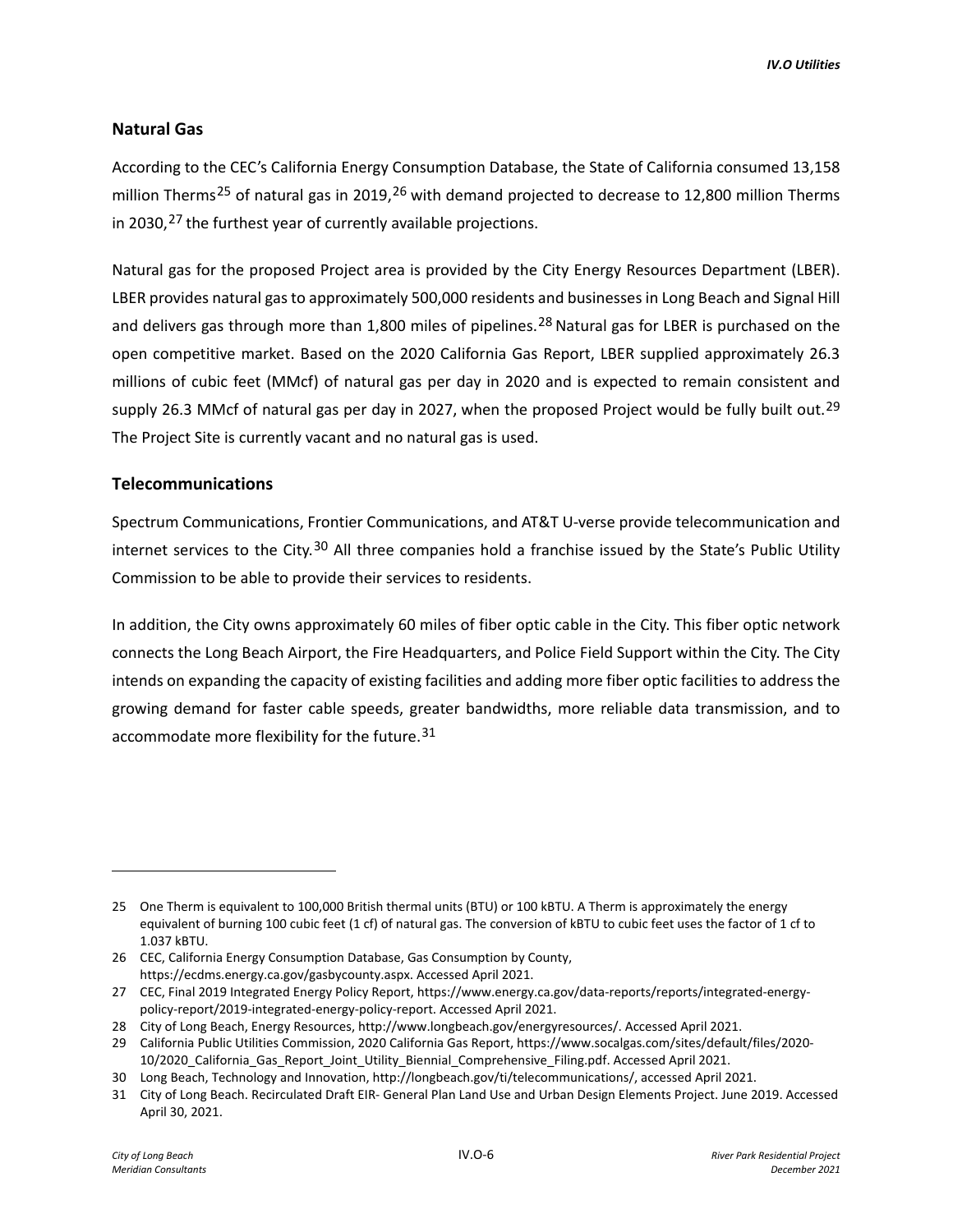# **3. REGULATORY SETTING**

# **Federal**

## *Water Supply*

## **Clean Water Act (CWA)**

The federal Clean Water Act (CWA) establishes regulatory requirements for potable water supplies, including raw and treated water quality criteria. Long Beach is required to monitor water quality and conform to the regulatory requirements of the CWA.

## **Safe Drinking Water Act (SDWA)**

The federal Safe Drinking Water Act (SDWA) establishes standards for contaminants in drinking water supplies. Maximum contaminant levels and treatment techniques are established for each of the contaminants. The listed contaminants include metals, nitrates, asbestos, total dissolved solids, and microbes.

# *Solid Waste*

## **Resource Conservation and Recovery Act**

The Resource Conservation and Recovery Act (RCRA) is the nation's primary law governing the disposal of solid and hazardous waste. The RCRA sets national goals for reducing the amount of waste generated and for ensuring that wastes are managed in an environmentally sound manner. The Solid Waste Program, established under RCRA, encourages states to develop comprehensive plans to manage nonhazardous industrial solid waste and municipal solid waste, sets criteria for municipal solid waste landfills, and prohibits the open dumping of solid waste. RCRA regulations also encourage source reduction and recycling and promote the safe disposal of municipal waste. RCRA and the California Hazardous Waste Control Law regulations are enforced by the California Department of Toxic Substances Control, the State Division of Occupational Safety and Health, the County Department of Health, and the County Fire Department. The 1986 amendments to RCRA enabled EPA to address environmental problems that could result from underground tanks storing petroleum and other hazardous substances.<sup>[32](#page-6-0)</sup> The Federal Hazardous and Solid Waste Amendments (HSWA) are the 1984 amendments to RCRA that focused on waste minimization and phasing out land disposal of hazardous waste, as well as corrective action for releases.<sup>[33](#page-6-1)</sup> Some of the other mandates of this law include increased enforcement authority for EPA, more

<span id="page-6-0"></span><sup>32</sup> United States Environmental Protection Agency, Summary of Resource Conservation and Recovery Act, https://www.epa.gov/laws-regulations/summary-resource-conservation-and-recovery-act, accessed April 2021.

<span id="page-6-1"></span><sup>33</sup> United States Environmental Protection Agency, Summary of Resource Conservation and Recovery Act, https://www.epa.gov/laws-regulations/summary-resource-conservation-and-recovery-act, accessed April 2021.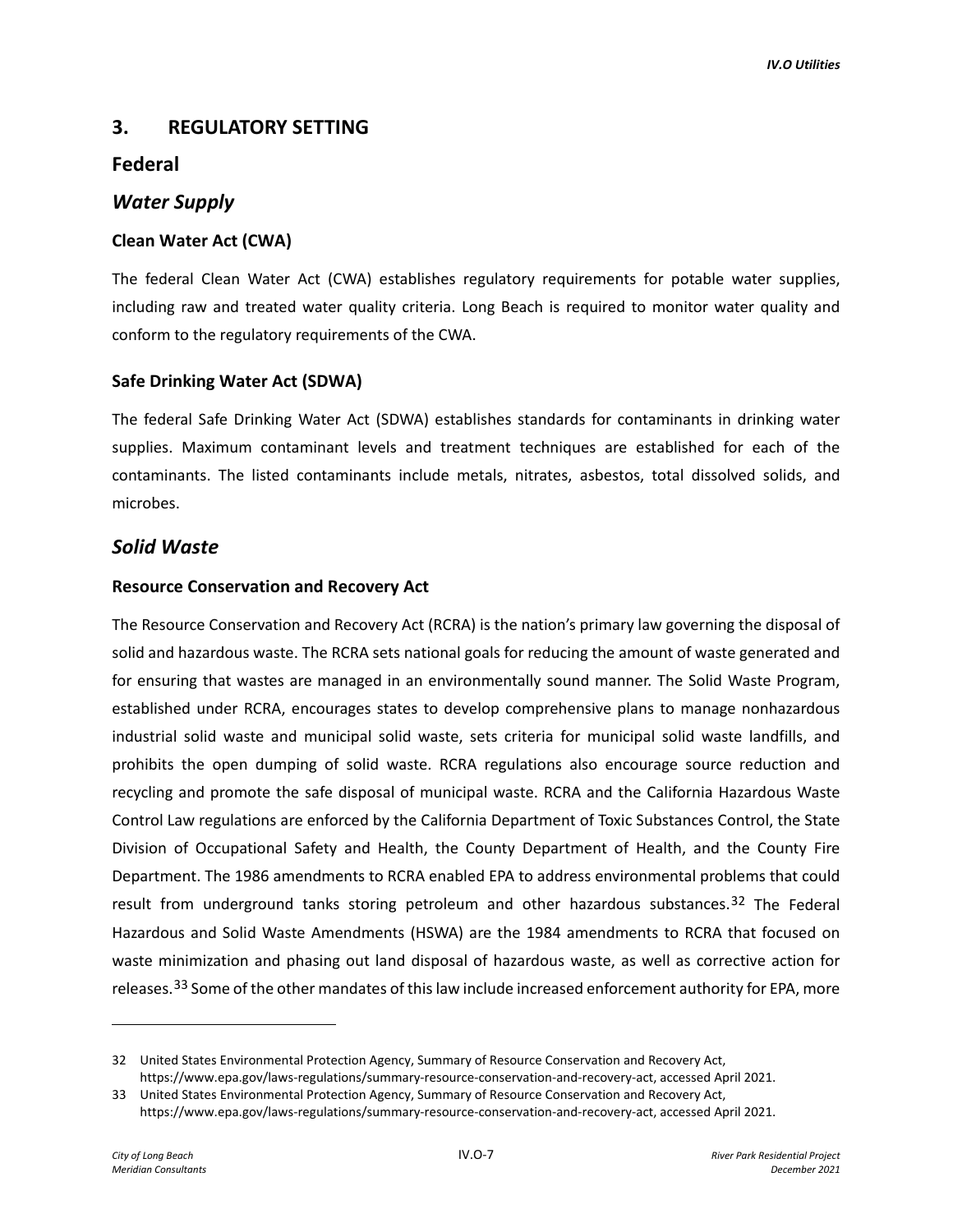stringent hazardous waste management standards, and a comprehensive underground storage tank program.

### **Building-Related Construction and Demolition Materials Amounts**

Construction and demolition (C&D) materials are generated when new structures are built and when existing structures are renovated or demolished (including deconstruction activities). Structures include all residential and nonresidential buildings, as well as public works projects, such as streets and highways, bridges, utility plants, piers, and dams.<sup>[34](#page-7-0)</sup> The U.S. Environmental Protection Agency (USEPA) has targeted C&D materials for reduction, reuse, and recovery as part of its Resource Conservation Challenge (RCC). The RCC is a national effort to conserve natural resources and energy by managing materials more efficiently. The goals of the RCC are to prevent pollution and promote reuse and recycling, reduce priority and toxic chemicals in products and waste, and conserve energy and materials.

### **State**

## *Water Supply*

### **Safe Water Drinking Act (1976)**

California enacted its own Safe Water Drinking Act. The California Department of Health Services (DHS) has been granted primary enforcement responsibility for the SDWA. Title 22 of the California Administrative Code establishes DHS authority and stipulates drinking water quality and monitoring standards. These standards are equal to or more stringent than federal standards

### **California Plumbing Code**

Part 5 of the California Building Code establishes the California Plumbing Code.<sup>[35](#page-7-1)</sup> The California Plumbing Code sets forth efficiency standards (i.e., maximum flow rates) for all new federally-regulated plumbing fittings and fixtures, including showerheads and maximum lavatory faucets. The maximum flow rate for public lavatory faucets is 0.5 gallon per minute (gpm). In addition, all water closets (i.e., flush toilets) are limited to 1.28 gallons per flush, wall mounted urinals are limited to 0.125 gallon per flush, and floor mounted urinals are limited to 0.5 gallon per flush. The 2019 California Building Code became effective January 1, 2020.

<span id="page-7-0"></span><sup>34</sup> United States Environmental Protection Agency, Estimating 2003 Building Related Construction and Demolition Materials Amounts, https://www.epa.gov/sites/production/files/2017-

<sup>09/</sup>documents/estimating2003buildingrelatedcanddmaterialsamounts.pdf, accessed April 2021.

<span id="page-7-1"></span><sup>35</sup> California Code of Regulations, Title 24.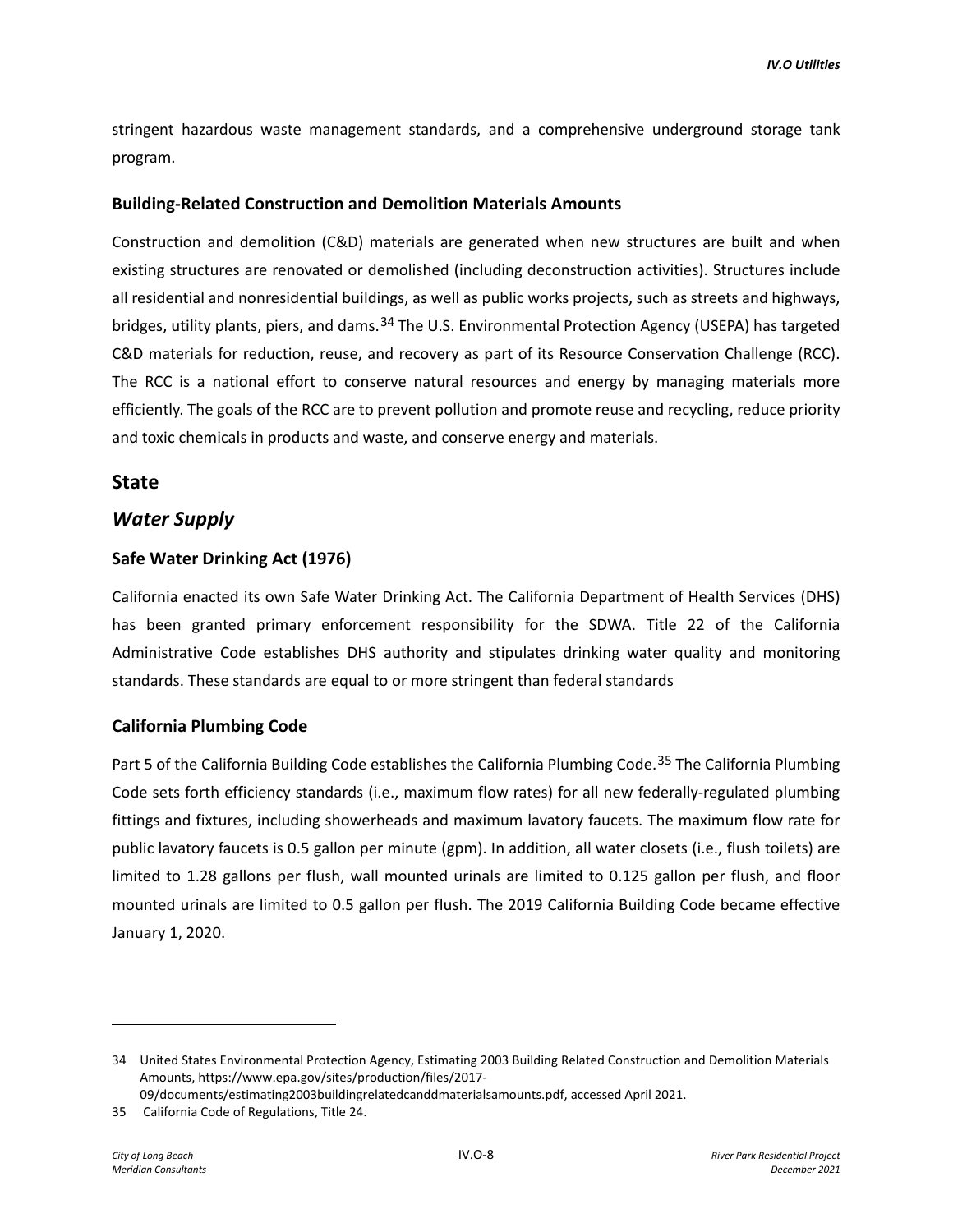## **California Urban Water Management Planning Act**

Section 10610 of the California Water Code contains the California Urban Water Management Planning Act (CUWMPA), which requires urban water suppliers to initiate planning strategies to ensure an appropriate level of reliability in its water service. Under the CUWMPA, every urban water supplier that provides water to 3,000 or more customers, or that annually provides more than 3,000 acre-feet of water service, should make every effort to ensure the appropriate level of reliability in its water service to meet the needs of its various categories of customers during normal, dry, and multiple-dry years. The CUWMPA describes the contents of UWMPs as well as methods for urban water suppliers to adopt and implement the plans.

### **Senate Bill X7-7 (California Water Code Section 10608)**

In February 2008, the California legislature introduced a seven-part comprehensive plan for improving the Sacramento-San Joaquin Delta. As part of that effort, several State agencies were directed to develop a plan to reduce per capita water use Statewide by 20 percent by the year 2020. Legislation titled the "Water Conservation Act of 2009" (SBX7-7) enacted the 20 x 2020 plan. As part of the 20 x 2020 plan, all retail water agencies in the State are required to detail how they plan to achieve the mandatory reductions through their UWMP. Retail water agencies who have either 3,000 or more connections or provide 3,000 AF or more of water per year, are required to comply with SBx7-7.

### **Statewide Water Reductions – Executive Orders B-29-15, B-36-15, and B-37-16**

In response to California's drought conditions, in January 2014, Governor Edmund G. Brown, Jr. (Governor Brown) proclaimed a State of Emergency and directed State officials to take all necessary action to make water available. The following April, Governor Brown issued Executive Order B-29-15 calling for mandatory water reduction measures directed at conserving water use, streamlining the State's drought response, and investing in new technologies to make the State more drought resilient. The governor ordered that the

*SWRCB shall impose restrictions to achieve a Statewide 25 percent reduction in potable urban water usage through February 28, 2016. These restrictions require water suppliers to California's cities and towns to reduce usage as compared to the amount used in 2013 and consider the relative per capita water usage of each water suppliers' service area, and require that those areas with high per capita use achieve proportionally greater reductions than those with low use.*

On July 15, 2015, the SWRCB released the water-use reduction targets that were imposed on each individual urban water supplier. Then based on rainfall the reduction targets were revised and the new targets became effective March 1, 2016.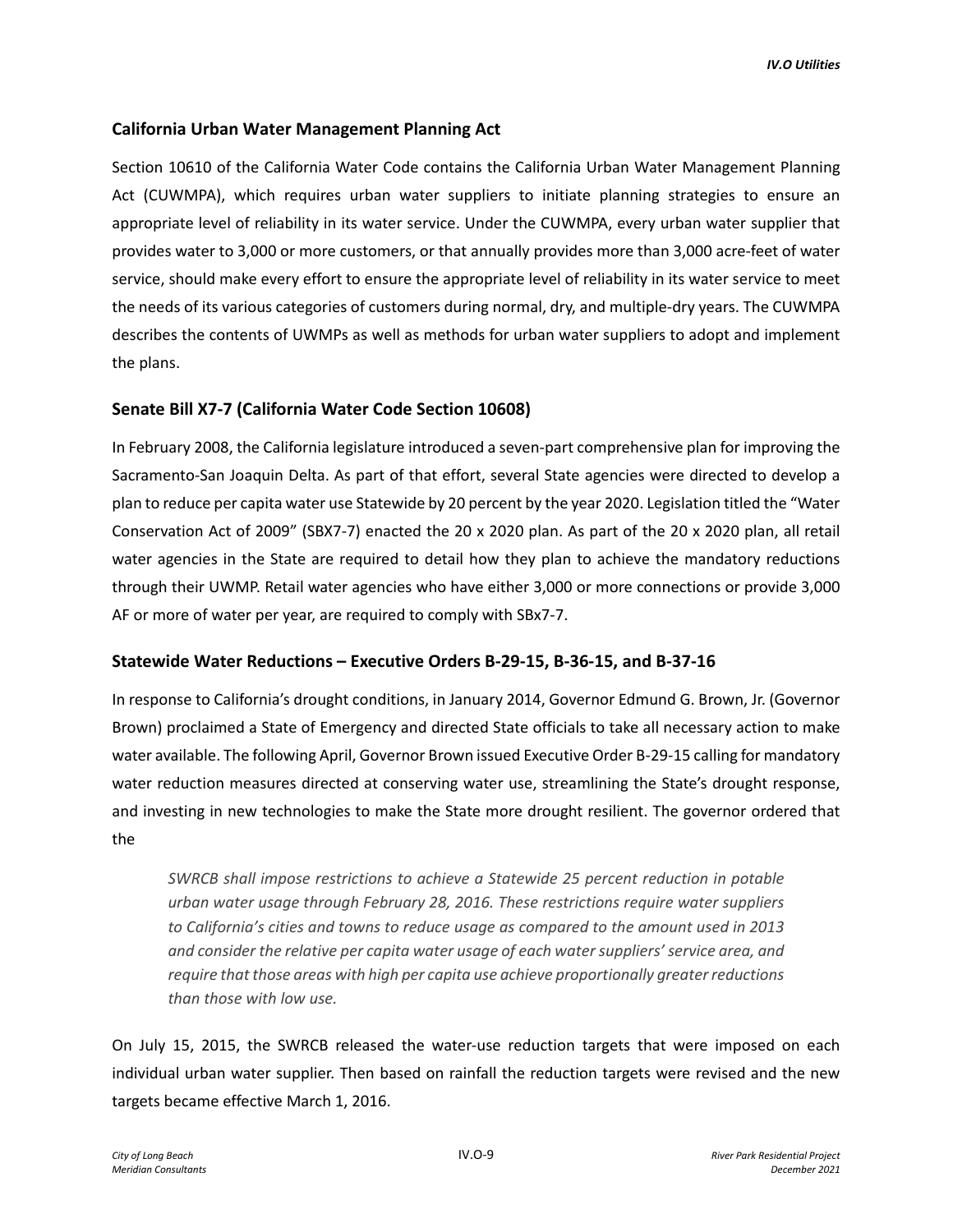On November 13, 2015, Governor Brown issued Executive Order B-36-15, which called for additional actions to build on the State's response to record dry conditions and assist recovery efforts from devastating wildfires. These include extensions of previous executive orders, prioritization of projects that enhance water conservation, support for the extension of water restrictions, and support for projects that remediate wildfire damage and restore power plant operation.

On May 9, 2016, Governor Brown issued Executive Order B-37-16 "Making Water Conservation a California Way of Life" which builds on temporary Statewide emergency water restrictions set forth by Governor Brown and the SWRCB in 2015, to establish longer-term water conservation measures for California. In response to the extreme and persistent drought conditions along with warmer weather and reduced snowpack expected for the State, the 2016 executive order directs permanent changes to use water more wisely, eliminate water waste, strengthen local drought resistance, and improve agricultural water use efficiency and drought planning. The order requires permanent monthly water use reporting, and new permanent water use standards in California communities. To help eliminate water waste, the SWRCB is to prohibit wasteful water practices such as hosing off sidewalks, driveways and other hardscapes, or watering lawns in a manner that causes runoff.

On April 7, 2017, Governor Brown issued Executive Order B-40-17, which lifted the drought emergency in all California counties except Fresno, Kings, Tulare, and Tuolumne, where emergency drinking water projects continued to help address diminished groundwater supplies. B-40-17 also rescinded two emergency proclamations from January and April 2014 and four drought-related Executive Orders issued in 2014 and 2015. Executive Order B-40-17 built on actions taken in Executive Order B-37-16, which remains in effect, to continue making water conservation a way of life in California.

### **Sustainable Groundwater Management Act of 2014**

On September 16, 2014, Governor Jerry Brown signed into law a three-bill legislative package, composed of AB 1739, SB 1168, and SB 1319, collectively known as the Sustainable Groundwater Management Act (SGMA). SGMA requires governments and water agencies of high and medium priority basins to halt overdraft and bring groundwater basins into balanced levels of pumping and recharge. Under SGMA, these basins should reach sustainability within twenty years of implementing their sustainability plans. For critically over-drafted basins, which would be 2040. For the remaining high and medium priority basins, 2042 is the deadline. Through the Sustainable Groundwater Management Program, DWR provides ongoing support to local agencies through guidance and financial and technical assistance. SGMA empowers local agencies to form Groundwater Sustainability Agencies (GSAs) to manage basins sustainably and requires those GSAs to adopt Groundwater Sustainability Plans (GSPs) for crucial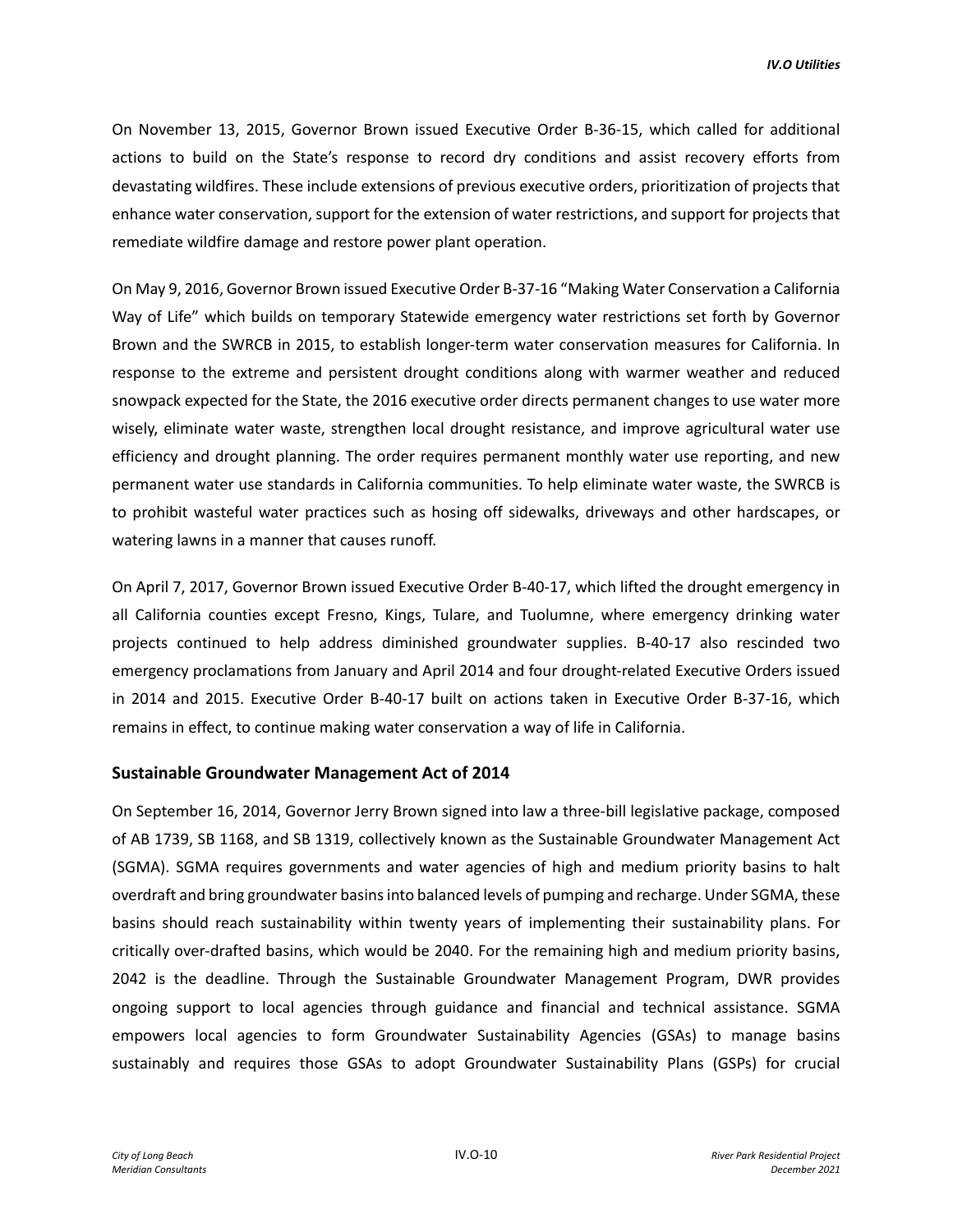groundwater basins in California.<sup>[36](#page-10-0)</sup> The City retrieves its water supply from the local groundwater basin known as the Central Basin.[37](#page-10-1) Up until 2015, LBWD has been consistently working with MWD and the Water Replenishment District (WRD) to use a portion of its APA to replenish the groundwater basin through in-lieu means. Therefore, each year LBWD retires the rights to pump a portion of its APA and receives compensation from WRD to purchase additional imported water from MWD. LBWD has not had to use in-lieu means to utilize a portion of its APA from the 2016 – 2019 timeframe but did so for 5,000AF in 2020. Additionally, over the years, more sustainable groundwater management has been achieved and the basin is able to be replenished through precipitation, recycled water, in-lieu replenishment, imported water, and seawater barrier operations. LBWD's supplies from groundwater, imported water purchased from MWD, and recycled water are expected to be reliable for at least the next 30 years.

# *Solid Waste*

### **California Integrated Waste Management Act of 1989 (AB 939)**

The California Integrated Waste Management Act of 1989 required each city or county's source reduction and recycling element to include an implementation schedule showing that a city or county must divert 50 percent of solid waste from landfill disposal or transformation on and after January 1, 2000. SB 1016, passed in 2008, now requires the 50 percent diversion requirement to be calculated in a per capita disposal rate equivalent.

## *Stormwater Conveyance*

## **National Pollution Discharge Elimination System (NPDES)**

The CWA requires coverage under an NPDES construction permit for stormwater discharges to surface waters associated with various construction activities, except activities that result in disturbance of less than 1 acre of total land area which are not part of a larger common plan of development or sale. The SWRCB has issued a Statewide NPDES Construction General Permit for stormwater discharges from construction sites (Water Quality Order No. 2009-0009-DWQ). Any project that disturbs an area of more than 1 acre, as well as linear underground/overhead project's disturbing over 1 acre, require a NOI to discharge under the Construction General Permit. The Construction General Permit includes three levels of risk for construction sites based on calculated project sediment and receiving water risk. The Construction General Permit includes measures to eliminate or reduce pollutant discharges through implementation of a Stormwater Pollution Prevention Plan (SWPPP), which describes the implementation

<span id="page-10-0"></span><sup>36</sup> California Department of Water Resources, SGMA Groundwater Management,

<span id="page-10-1"></span>https://water.ca.gov/Programs/Groundwater-Management/SGMA-Groundwater-Management, accessed April 2021. 37 Long Beach Department of Water, 2020 Urban Water Management Plan (*Public Draft*), https://www.lbwater.org/wpcontent/uploads/2021/05/LBWD\_UWMP2020\_PublicReviewDraft.pdf, accessed July 2021.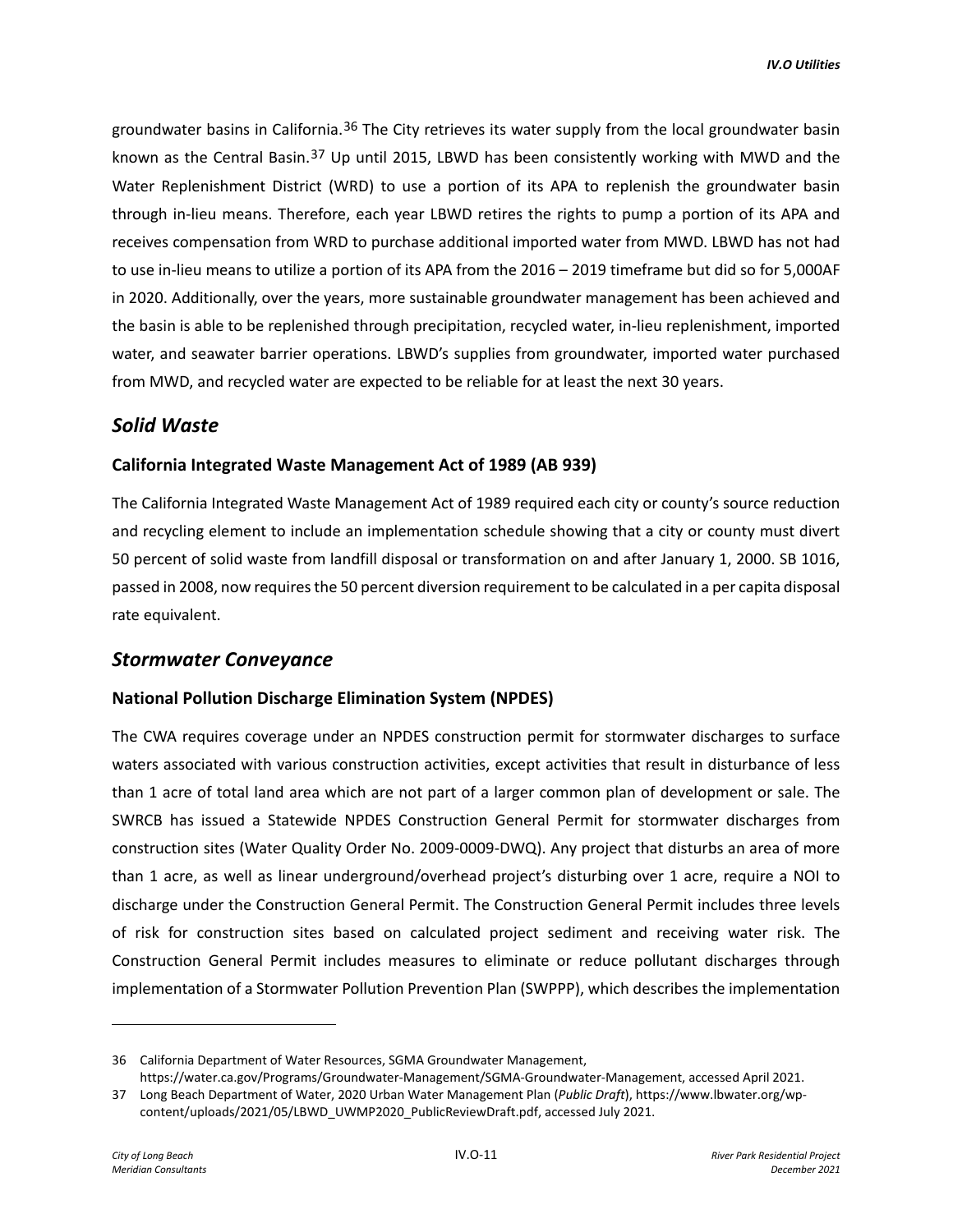and maintenance of Best Management Practices (BMPs) to reduce or eliminate pollutants in stormwater discharges and authorized non-stormwater discharges from the Site during construction. The Construction General Permit contains receiving water limitations that require stormwater discharges to not cause or contribute to a violation of any applicable water quality standard. The permit also requires implementation of programs for visual inspections and sampling for specified constituents (e.g., nonvisible pollutants). In addition, based upon particular project risk levels, monitoring is required for stormwater discharges.

# *Electricity*

### **California Code of Regulations Title 24**

Title 24 of the California Code of Regulations, which is known as the energy efficiency standards, regulates energy consumption in new construction. The standards regulate energy consumed in buildings for heating, cooling, ventilation, water heating, and lighting. Title 24 is implemented through the local plan check and permit process.

## **Local**

## *Water Supply*

### **Long Beach Water Department 2020 Urban Water Management Plan**

Urban water suppliers are required by California state law to submit an Urban Water Management Plan (UWMP) to the State Department of Water Resources at designated time periods; roughly once every five years, effective first on January 1, 1984. On June 25, 2021, the Long Beach Water Department (LBWD) submitted their draft 2020 UWMP after releasing it for public review on May 10, 2021. The 2020 UWMP is a detailed and comprehensive planning document that addresses a broad array of issues including: (1) future water demands in five-year increments over a minimum 20-year period; (2) the availability of future water supplies necessary to meet demands during average year conditions, both in a single dry water year and in multi-year droughts; (3) actions that would be taken if water supplies are reduced by as much as 50 percent; and (4) reasonable and practical efficient uses of water, recycling, and conservation activities in its service area. Instead of the typical 20-year forecast, LBWD's 2020 UWMP makes a 30-year forecast to allow for reference in future assessments completed between 2020 and 2025 when the next update is expected. Total water demand is projected to decline through 2030 as water efficiency continues to increase, then projected to continue to hold steady through 2040 as increasing water demand from population and economic growth are canceled out by reductions from conservation. By 2040, water demand is then projected to begin increasing to approximately 44,000 acre-feet by 2050 as population and economic growth surpasses the reductions in demand from conservation. Under this forecast, water use across all sectors are projected to remain steady or decline with the exception of irrigation water use, which is anticipated to increase. LBWD's supplies from groundwater, imported water purchased from MWD, and recycled water are expected to be reliable for at least the next 30 years.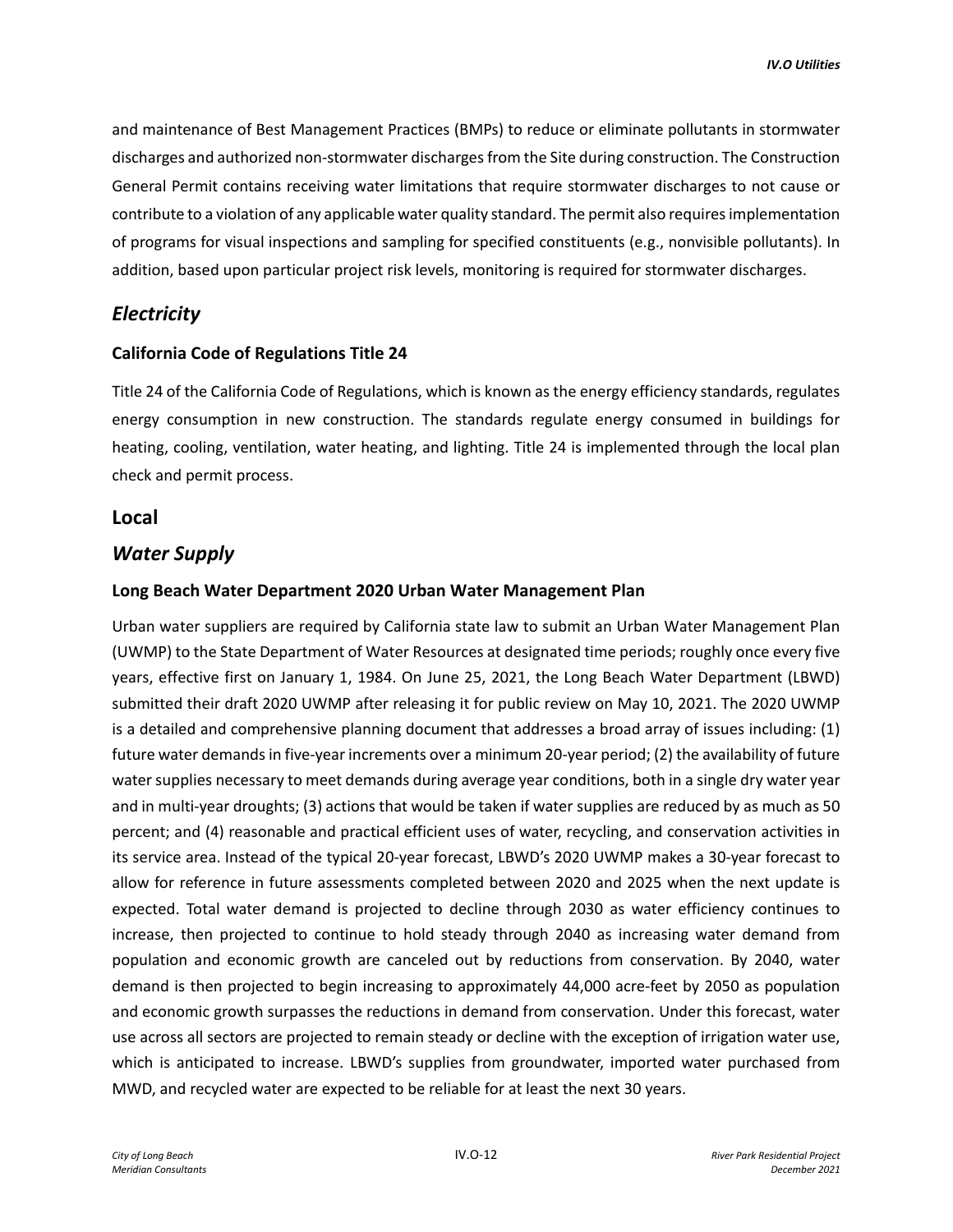# *Wastewater Treatment and Conveyance*

## **Long Beach Municipal Code – Title 15 Chapter 15.01**

Title 15, Public Utilities, of the City Municipal Code (LBMC) includes seven chapters regulating wastewater line connections and the development of new wastewater facilities. Specifically, Chapter 15.01, Sewer-Rules, Regulations, and Charges, establishes that the current edition of the rules, regulations, and charges governing water and sewer service are to be approved by the Board of Water Commissioners. Chapter 15.08, Sewers-Permits, specifies that only employees of the water department are allowed to construct or alter a public sewer, a sewage pumping plant, a private sewer in a public street, or a house connection or make a connection from a building sewer to a house connection unless a permit from the general manager has been provided. Chapter 15.20, Sewers-Use Regulations, prohibits the discharge of the following items into any public sewer in the City:

- Earth, sand, rocks, ashes, gravel, plaster, concrete, glass, metal filings or metal objects, or other materials which would not be carried by the sewer stream or anything which may obstruct the flow of sewage in the sewer or any object which would cause clogging of a sewage pump or a sewage sludge pump;
- Any garbage which has not been first shredded so that each particle is not more than three eights of an inch in any dimension or any garbage containing broken glass
- Any solid or semisolid material such as garbage, trimmings, cuttings, offal, or other waste produced in the processing of meats, fruits, vegetables, foodstuffs or similar materials except garbage produced which meets the requirements of Chapters 15.04 through 15.28 and the rules, regulations, and charges governing water and sewer service;
- Any volatile liquids or substances which can produce toxic or flammable atmospheres in the sewer;
- Any compounds which may produce strong odors in the sewer or sewage treatment plant;
- Any storm water or runoff from any roof, yard, driveway, or street;
- Any materials which would cause damage to any part of the sewer system or abnormal supplied generation or abnormal maintenance or operation costs of any part of the sewer system or which may cause any part of the sewer system to become a nuisance or a menace to public health or a hazard to workers or which would cause objectionable conditions at the final point of disposal of the sewage;
- Any liquid having a temperature in excess of 120 degrees Fahrenheit (ºF);
- Unpolluted water from refrigeration systems, air conditioning systems, industrial cooling systems, swimming pools, or other unpolluted water from any origin except as authorized by the general manager; or
- Any radioactive waste which constitutes or may constitute a public health hazard or endanger workmen charged with the maintenance of public sewers.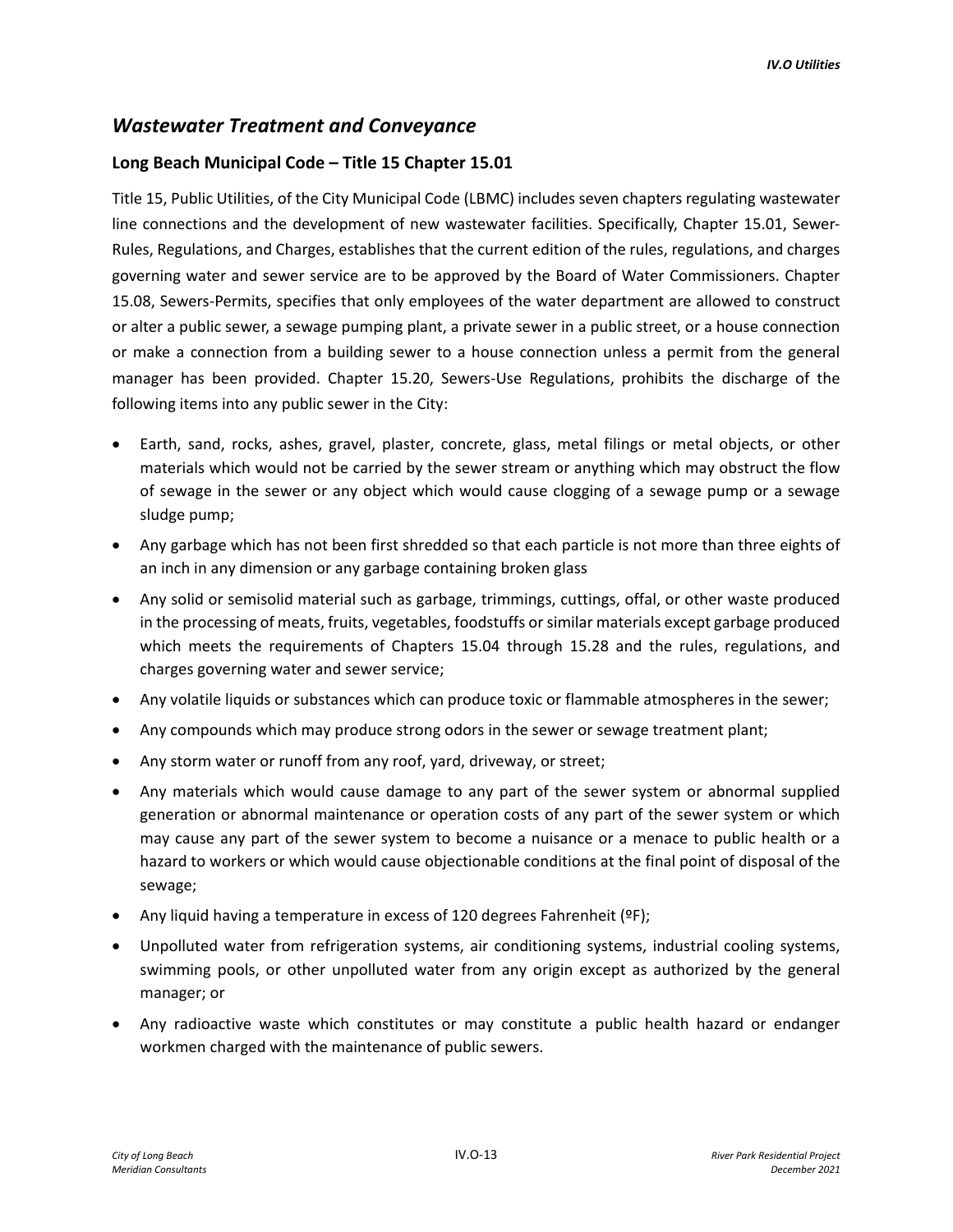Chapter 15.20 also includes regulations regarding building sewer lines across another lot; maintenance; existing sewers; backflow prevention; backflow noncompliance; septic tank abandonment; dumping contents of septic tanks or cesspools; opening manholes; damaging sewers; disposal of uncontaminated water; cellar and shower drainage; maintenance of facilities; and inspections. Finally, Chapters 15.24 and 15.28 include regulations for installations and inspections, respectively.

# *Solid Waste*

## **Long Beach Municipal Code – Chapter 8.60**

Chapter 8.60 of the LBMC addresses solid waste, recycling, and litter prevention in the City. Sections 8.60.025 and 8.60.020 establish standards and guidelines regarding refuse and recycling receptacles for removing and conveying waste, Section 8.60.080 addresses waste requiring special handling (e.g., material likely to become airborne), and Section 8.60.080 discusses permitting surrounding refuse transportation. Chapter 18.67 discusses regulations surrounding the City's construction and demolition recycling program. Section 18.67.020 applies to all construction projects issued a building permit after January 1, 2008, and requires that each project having a valuation greater than \$75,000 to divert at least 60 percent of all project-related construction and demolition material.

### **Construction & Demolition Debris Recycling (C&D) Program**

In response to State-mandated waste reduction goals, and as part of the City's commitment to sustainable development, the City adopted an ordinance that requires certain demolition and/or construction projects to divert at least 65 percent of waste either through recycling, salvage, or deconstruction. The C&D Program—which took effect on November 5, 2007—aims to encourage permit applicants to recycle all C&D materials through a refundable performance deposit. The C&D program also encourages the use of green building techniques in new construction and promotes reuse or salvaging of recyclable materials in demolition, deconstruction, and construction projects.

## **Waste Management Plan (WMP)**

In accordance with the C&D program, a Waste Management Plan (WMP) must be completed and approved prior to permits being issued. The WMP details how the project would meet the requirement to divert 60 percent of C&D waste either through recycling, salvage, or deconstruction. At the conclusion of the project, a final report detailing the amount of reuse, recycling, and disposal actually generated from the project must be submitted and approved prior to the Applicant receiving refund of the performance deposit. Projects that do not meet the 60 percent requirement may receive a partial refund in proportion to actual diversion.[38](#page-13-0)

<span id="page-13-0"></span><sup>38</sup> California Waste Services (CWs), "City of Long Beach," https://www.californiawasteservices.com/es/long-beach.html, accessed May 2021.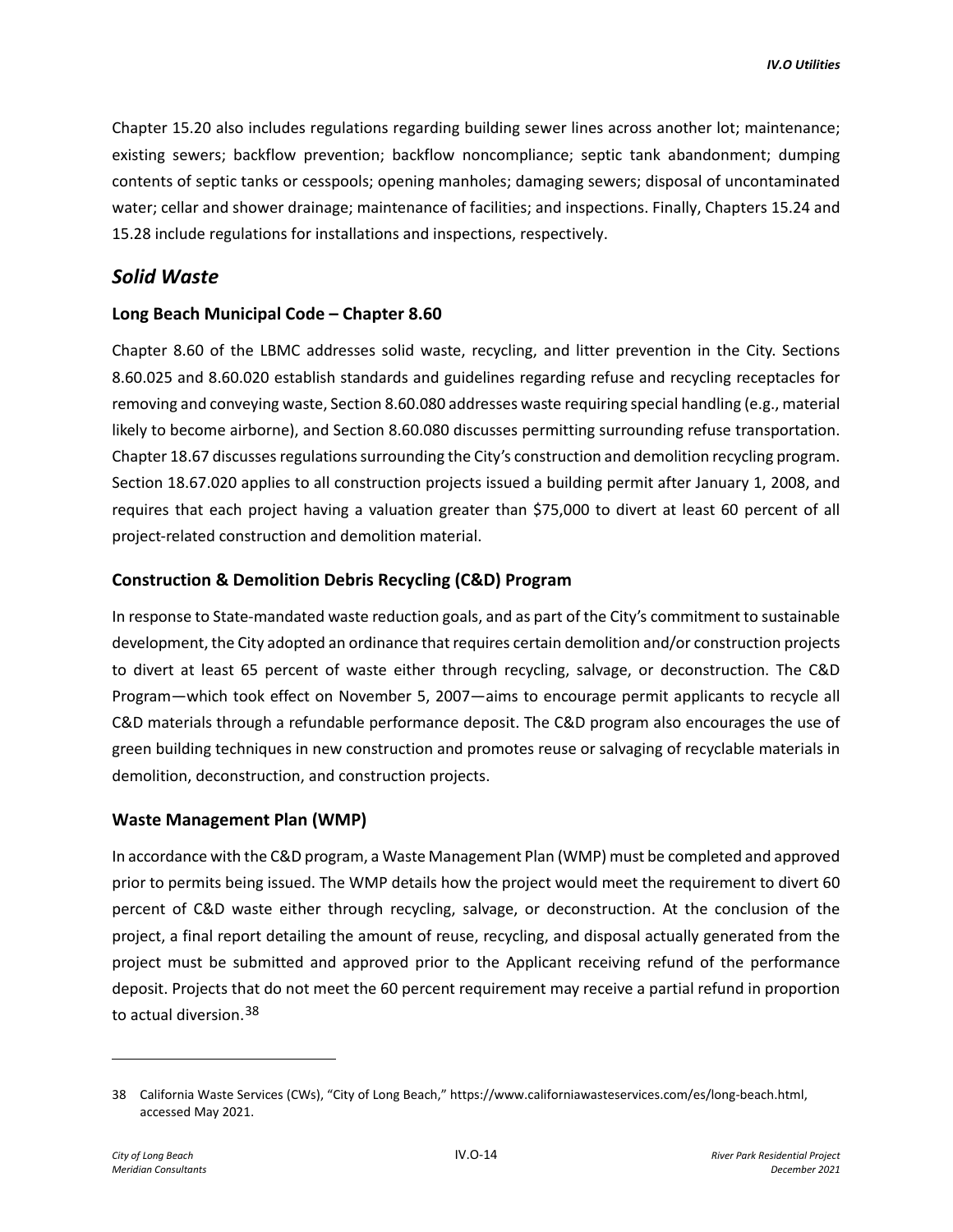# **4. ENVIRONMENTAL IMPACTS**

# *Thresholds of Significance*

To assist in determining whether the proposed Project would have a significant effect on the environment, the City finds the proposed Project may be deemed to have a significant impact related to utilities and service systems if it would:

- **Threshold IV. UTI-1: Require or result in the relocation or construction of new or expanded water, wastewater treatment or storm water drainage, electric power, natural gas, or telecommunications facilities, the construction or relocation of which could cause significant environmental effects?**
- **Threshold IV. UTI-2: Have sufficient water supplies available to serve the project and reasonably foreseeable future development during normal, dry and multiple dry years?**
- **Threshold IV.UTI-3: Result in a determination by the wastewater treatment provider which serves or may serve the project that it has adequate capacity to serve the project's projected demand in addition to the provider's existing commitments?**
- **Threshold IV.UTI-4: Generate solid waste in excess of State or local standards, or in excess of the capacity of local infrastructure, or otherwise impair the attainment of solid waste reduction goals?**

# **5. METHODOLOGY**

# **Methodologies for Evaluating Significance**

The analysis provided below is based on proposed Project's forecasted utility usage as compared to the existing capacity of utility facilities that serve the Project Site.

# *Water supply*

The analysis of the Project's impacts relative to water supply is based on information contained in the LBWD 2020 Public Draft UWMP.<sup>[39](#page-14-0)</sup> The 2020 UWMP summarizes future water demands over a 30-year period, the availability of future water supplies necessary to meet demands, actions that need to be taken if water supplies reduce more than 50 percent, and current and future programs that would encourage conservation of water supplies. According to the 2020 UWMP, LBWD water supplies are expected to be consistent for the future use. However, the City has continued to provide water conservation programs and other efforts to reduce the demand on the water supply and meet the urban water use reduction targets.

<span id="page-14-0"></span><sup>39</sup> Long Beach Water Department, 2020 Urban Water Management Program (*Public Draft*), https://www.lbwater.org/wpcontent/uploads/2021/05/LBWD\_UWMP2020\_PublicReviewDraft.pdf, accessed July 2021.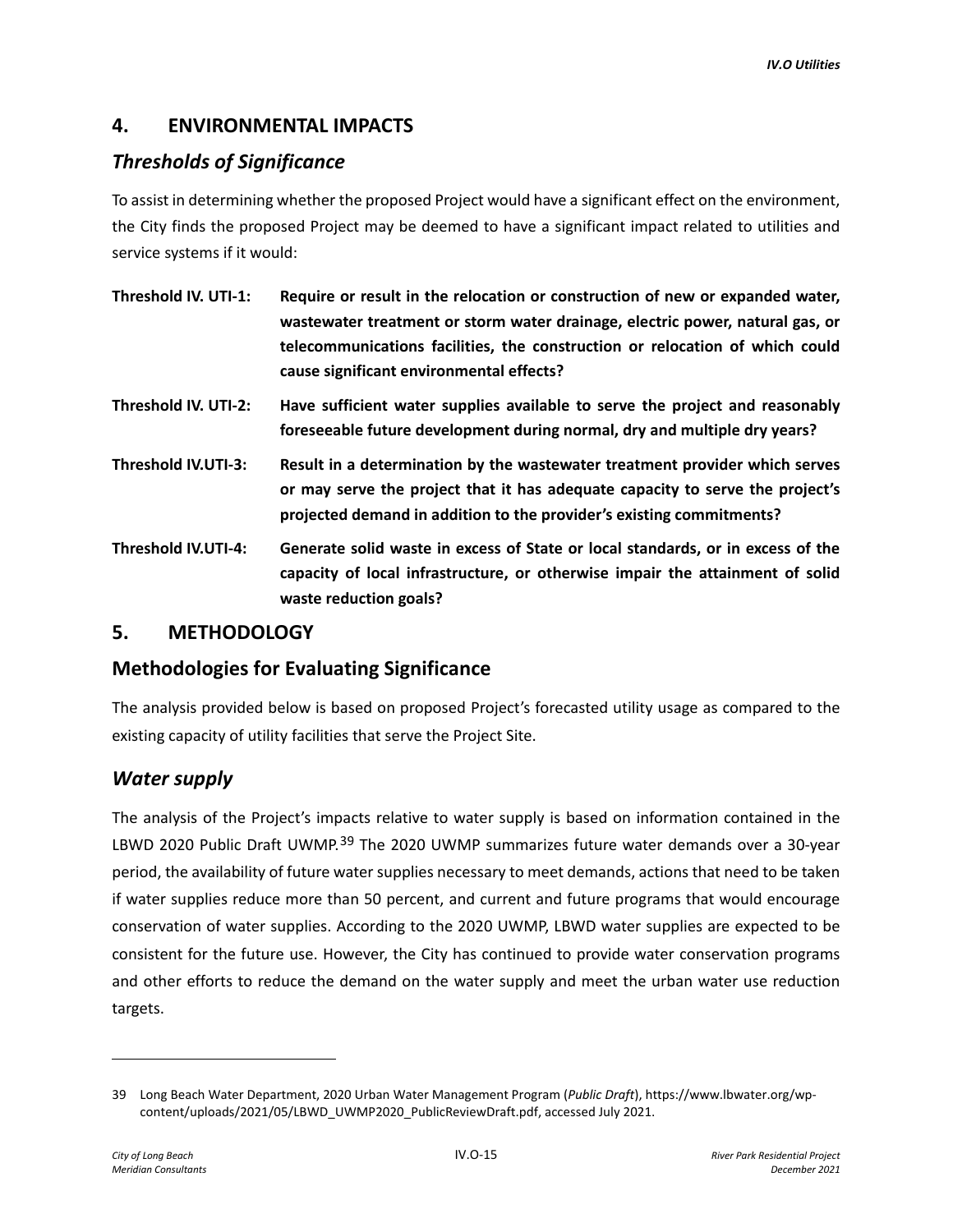The estimated water demand for the proposed Project is estimated using demand factors for domestic and irrigation demands in the UWMP and analyzed relative to the available water supply during average/normal years and dry years projected in the UWMP. Existing off-site water infrastructure within the vicinity of the Project Site is also examined to determine whether connections to such infrastructure would create proposed Project impacts. Impacts to the water supply are considered potentially significant if the Project would not have sufficient water supplies available from existing entitlements and resources.

# *Wastewater*

The analysis of proposed Project impacts on wastewater and treatment capacity is based on the requirements and guidelines presented by the Regional Water Quality Control Board (RWQCB). The increase in wastewater generation is expected to occur with the implementation of the proposed Project was estimated using wastewater generation factors from the LACSD. Impacts to wastewater infrastructure would be considered significant is the Project would result in sewer line or treatment plant system deficiencies requiring new or expanded facilities.

# *Solid Waste*

The proposed Project would have a significant impact on solid waste if the landfill that serves the proposed Project does not have sufficient capacity or if the proposed Project fails to comply with federal, State, or local statutes and regulations. Analysis of solid waste generation includes disposal of inert demolition and construction debris during the Project's construction phase and solid waste during the operation.

# *Stormwater Conveyance*

The proposed Project would have a significant impact on stormwater conveyance if additional storm water drainage facilities or expansion of existing facilities would be required. A Preliminary Drainage Study (see **Appendix IV.I-1**) was prepared for the Project to assess and calculate stormwater collection on-site and to determine if the construction of new storm water drains would be necessary for the completion of the Project. Additional discussion of this study can be found in **Section IV.I: Hydrology and Water Quality**.

# *Energy*

To evaluate potential impacts relative to energy, this analysis evaluates whether adequate energy systems within the Project Site would be available to accommodate the proposed residential development. Electricity and natural gas demand analysis is based on information obtained from the South Coast Air Quality Management District (SCAQMD), CalEEMod developed by the California Air Pollution Control Officers Association (CAPCOA), California Air Resources Board (CARB) Emission Factors' (EMFAC) model 2017 model. Daily trip generation calculations produced by CalEEMod are found in **Appendix IV.G.1** and supporting calculations using the EMFAC 2017 are found in **Appendix IV.E.1**.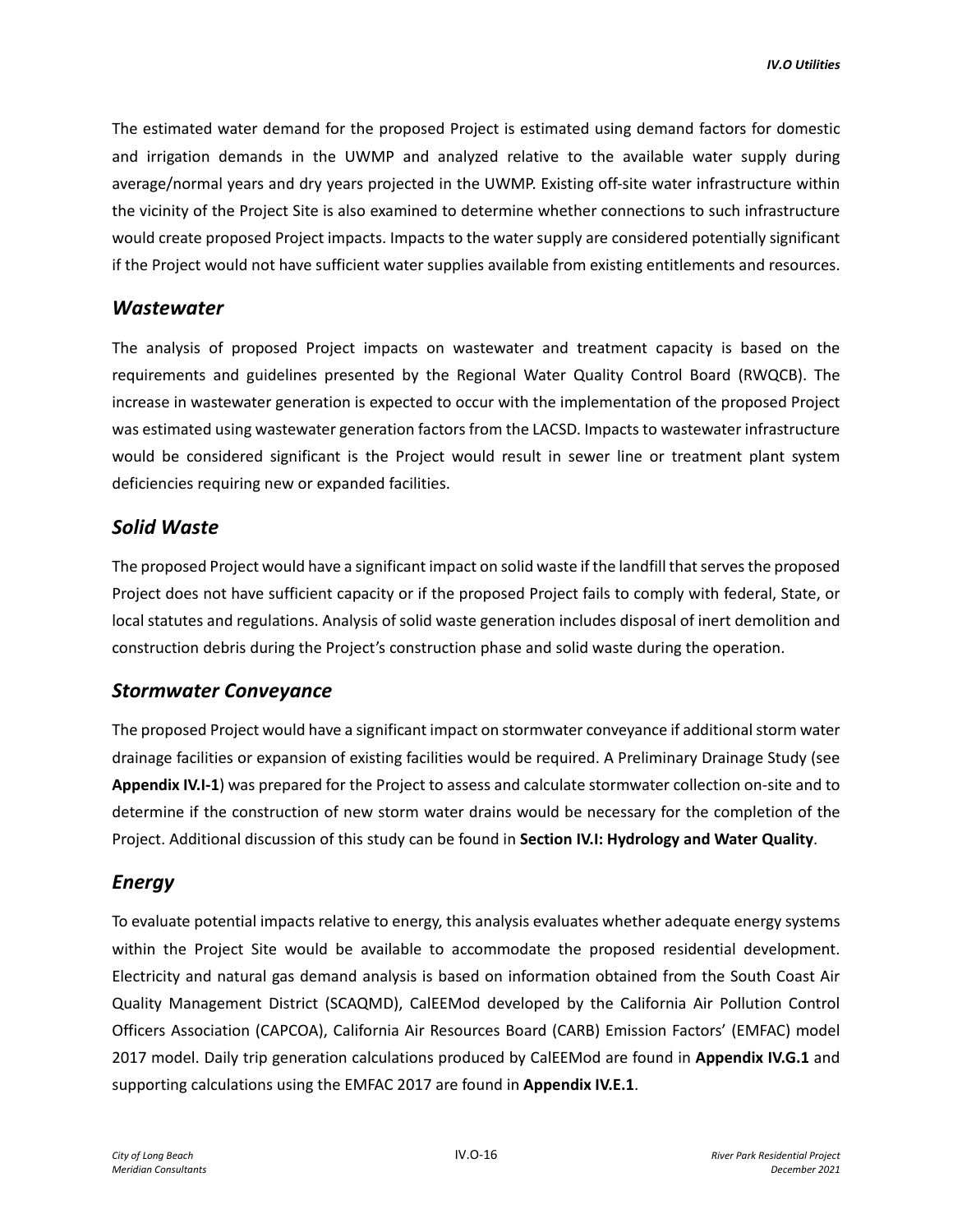# **6. PROJECT IMPACTS**

**Threshold IV.UTI-1: Require or result in the relocation or construction of new or expanded water, wastewater treatment, storm water draining, electric power, natural gas, or telecommunication facilities, the construction or relocation of which could cause significant environmental effects?**

### *Construction*

### **Water Supply**

A short-term demand for water would occur during Project construction, primarily for the use of dust control, concrete mixing, cleaning of equipment, and other related construction activities. The amount of water used during construction would vary depending on weather, soil, and site-specific operations, but would not amount to a substantial quantity. Water would be provided through a construction-metered connection from existing potable lines within the vicinity of the Project Site. Water tankers would also provide water for dust control as needed. As shown in **Table IV.O-1**, existing water supplies for the City were calculated at 64,898 AF for the year 2020. According to the 2020 UWMP, total urban retail sales based on 2019 billing data consisted of 48,212 AF.<sup>[40](#page-16-0)</sup> The difference in existing supply and total urban retail sales amounts to 16,686 AF. In addition to this, demand for water is projected to decrease with the use of conservation methods such as recycling water. As such, an adequate supply of water would be available during construction considering the temporary status and the minimal amount of water that would be used during this time. Construction impacts to the relocation or construction of new or expanded water facilities would be less than significant.

### **Wastewater**

Project construction activities would result in a temporary increase in wastewater generation as a result of construction work on-site. Generation of wastewater would occur over the course of the construction period of about three and a half to four years but would be minimal, limited to wastewater generated as stormwater for dust control and human waste mostly confined to portable sanitation facilities. Construction contractors working on-site would be provided portable, on-site sanitation facilities that would be serviced at approved disposal facilities and/or treatment plants. Portable on-site sanitation facilities would be cleaned, as appropriate, and the wastewater would be transported to the JWPCP for treatment.

The LBWD operates and maintains over 700 miles of sanitary sewer lines that are capable of collecting and delivering over 40 million gallons of wastewater per day to the Sanitation District of Los Angeles County

<span id="page-16-0"></span><sup>40</sup> City of Long Beach, 2020 Urban Water Management Plan (*Public Draft*), https://www.lbwater.org/wpcontent/uploads/2021/05/LBWD\_UWMP2020\_PublicReviewDraft.pdf, accessed July 2021.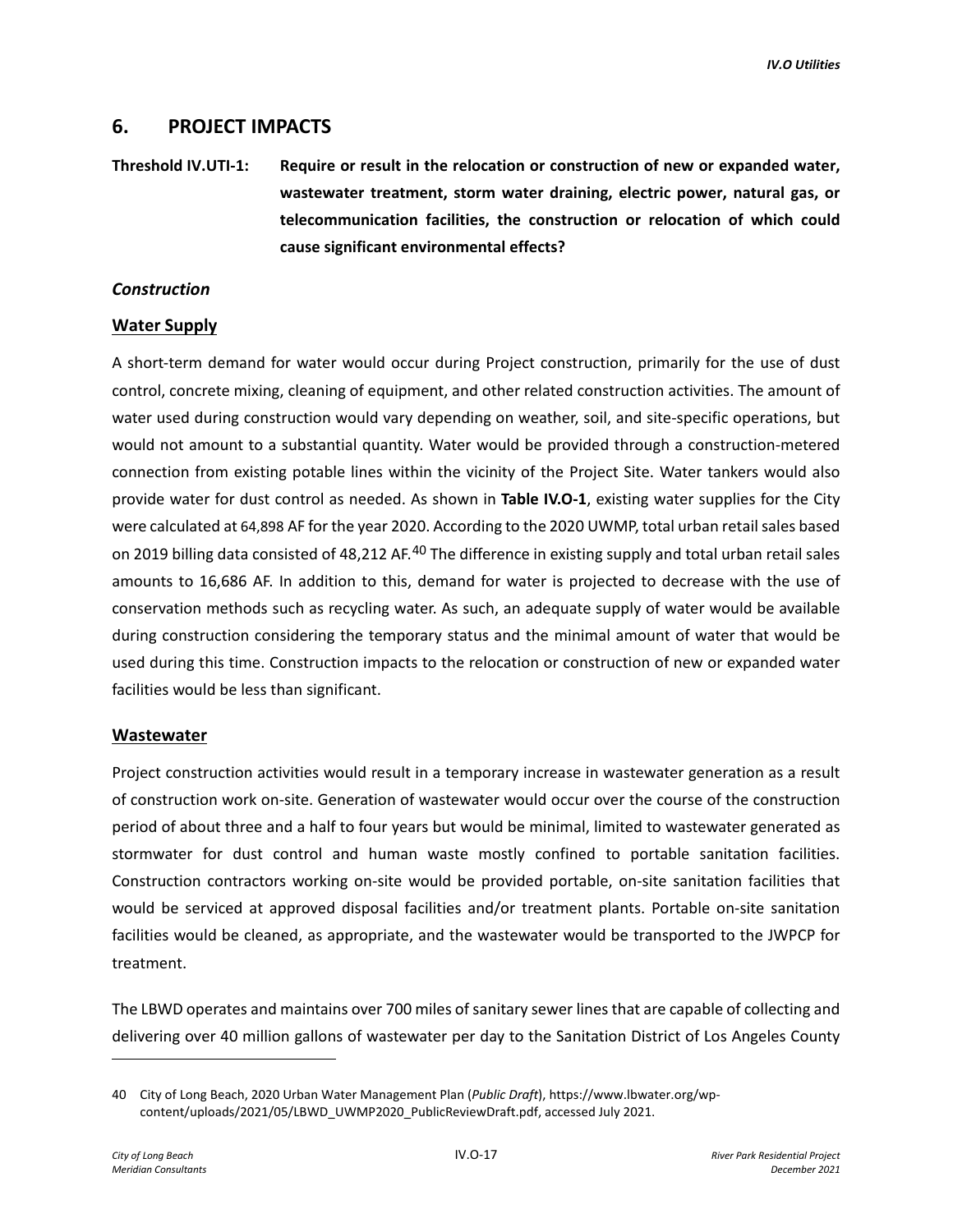for treatment.<sup>[41](#page-17-0)</sup> The JWPCP, part of the LACSD, currently has a capacity of 400 MGD and serves over 4.8 million residents, businesses and industries within its service area.<sup>[42](#page-17-1)</sup> As of 2019, the JWPCP treated an average of 260 MGD. After receiving primary and secondary treatment, the wastewater is transported to the Long Beach Water Reclamation Plant (LBWRP).<sup>[43](#page-17-2)</sup> Here, the water is treated once more and classified as "disinfected tertiary recycled water" and can be used for irrigation of parks, golf courses, cemeteries, recharge for groundwater, and street sweeping. The LBWRP treated an estimated 12 MGD in 2020 with a capacity of 25 MGD.<sup>[44](#page-17-3)</sup> With the addition of construction wastewater that would be generated from the proposed Project being minimal and temporary, the proposed Project would have a less than significant impact on wastewater relocation or construction of new or expanded wastewater facilities during construction.

### **Solid Waste**

Construction of the proposed Project is anticipated to occur over a period of approximately three and a half to four years. Waste generated during the construction period would result in an incremental and intermittent increase in solid waste disposal. As part of the California Green Building Standards Code and the City's requirements for sustainable development, at least 65 percent of waste created by construction and or demolition projects must be diverted from the waste stream as recycling, salvage, or deconstruction.[45](#page-17-4) Site preparation activities needed to develop the Project Site would require the removal of the existing water treatment infrastructure, removal of existing vegetation, and other related construction activities mentioned in **Section II: Project Description**. Site remediation activities described in **Section II** would require removal of soil from the Project Site. Remediation would also include capping the area of the proposed park with an subsurface, engineered barrier system. All construction materials are expected to create typical construction debris such as wood, paper, glass, plastic, metals, cardboard, and green wastes.

The SERRF where the proposed Project's solid waste would be diverted to, contains a capacity of 2,240 tons per day.[46](#page-17-5) This facility would sort and process solid waste materials that are able to be recycle or converted into energy. Materials that would not be able to be processed here would be taken to landfills

<span id="page-17-0"></span><sup>41</sup> Long Beach Water, Sewer, https://www.lbwater.org/customerservices/sewer/#:~:text=Long%20Beach%20Water%20operates%20and%20maintains%20over%20700,by%20the%20Sanit ation%20Districts%20of%20Los%20Angeles%20County, accessed May 2021.

<span id="page-17-1"></span><sup>42</sup> Long Beach Water, Joint Water Pollution Control Plant, https://www.lacsd.org/services/wastewater/wwfacilities/wwtreatmentplant/jwpcp/default.asp, accessed May 2021.

<span id="page-17-2"></span><sup>43</sup> Long Beach Water, Reclaimed/Recycled Water, https://www.lbwater.org/water-sources/reclaimed-recycled-water/, accessed May 2021.

<span id="page-17-3"></span><sup>44</sup> Long Beach Water Department, 2020 Urban Water Management Plan (*Public Draft*), https://www.lbwater.org/wpcontent/uploads/2021/05/LBWD\_UWMP2020\_PublicReviewDraft.pdf, accessed July 2021.

<span id="page-17-4"></span><sup>45</sup> LBMC, Ch. 18, 18.67.020 - Threshold for covered projects, accessed May 2021.

<span id="page-17-5"></span><sup>46</sup> SWIS Facility/Site Activity Details, Southeast Resource Recovery Facility, https://www2.calrecycle.ca.gov/SolidWaste/SiteActivity/Details/3070?siteID=1423, accessed May 2021.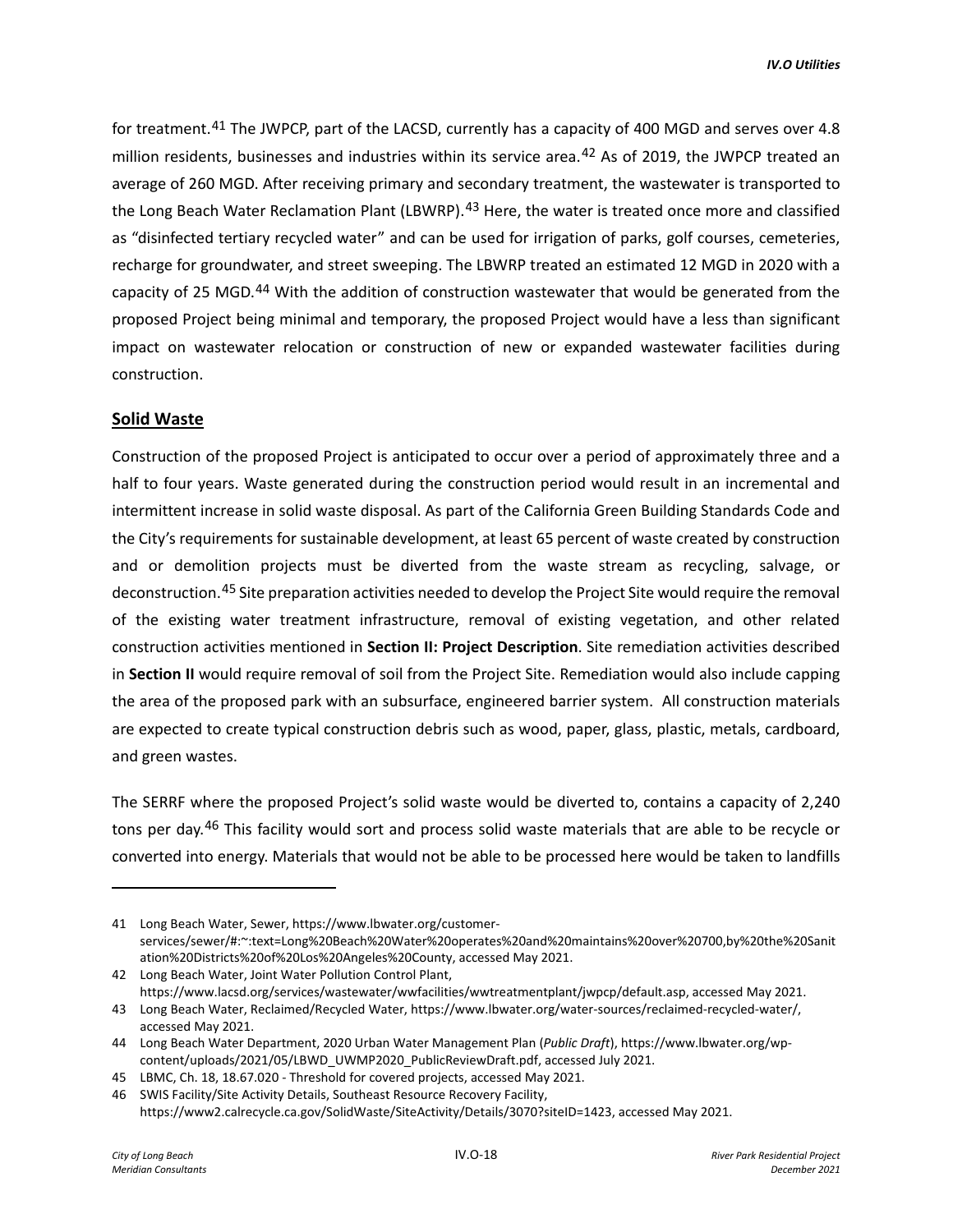in Orange, San Bernardino and Riverside counties. In accordance with the C&D program, a WMP must be completed and approved by the Long Beach Development Services Department prior to permits being issued to the proposed Project. The WMP explains how the proposed Project would meet the requirement of 65 percent of C&D waste either through recycling, salvage, or deconstruction. With the approval of this plan, the Project would meet the requirements of the City for waste diversion and would not significantly impact on relocation or construction of new or expanded solid waste facilities during construction.

### **Storm Water**

During the construction of the proposed Project, a Construction General Permit would be required under the National Pollutant Discharge Elimination System (NPDES) since more than an acre of soil would be disturbed. This requires the proposed Project to create a Storm Water Pollution Prevention Plan (SWPPP) to implement BMPs during construction to minimize the discharge or pollutants in stormwater runoff as well as control erosion, sediment, non-stormwater, and materials management. Stormwater management is discussed at length within **Section IV.I**. With these requirements, impacts to stormwater relocation or construction of new or expanded stormwater facilities during construction would be less than significant.

### **Electricity**

During construction, energy would be consumed in the form of electricity associated with the conveyance of water used for dust control, and on a limited basis, powering lights, electronic equipment, or other construction activities necessitating electrical power. A total of approximately 4,847 kilowatt-hours (kWh) of electricity would be needed for the construction phases of the proposed Project (see **Appendix IV.E.1**  for calculations). The electricity demand at any given time would vary throughout the construction period based on the construction activities being performed and would cease upon completion of construction. When not in use, electric equipment would be powered off so as to avoid unnecessary energy consumption. Additionally, Title 24 requirements would apply to construction lighting if duration were to exceed 120 days, which includes limits on the wattage allowed per specified area for energy conservation. Due to the relatively short duration of the total construction process, and the fact that the extent of electricity consumption is inherent to construction projects of this size and nature, electricity consumption impacts would not be considered excessive or substantial with respect to regional supplies. The Project would have less than significant impacts on relocation or construction of new or expanded electricity facilities during construction.

### **Natural Gas**

Construction activities, including the construction of new buildings and facilities, typically do not involve the consumption of natural gas. Accordingly, natural gas would likely not be needed to support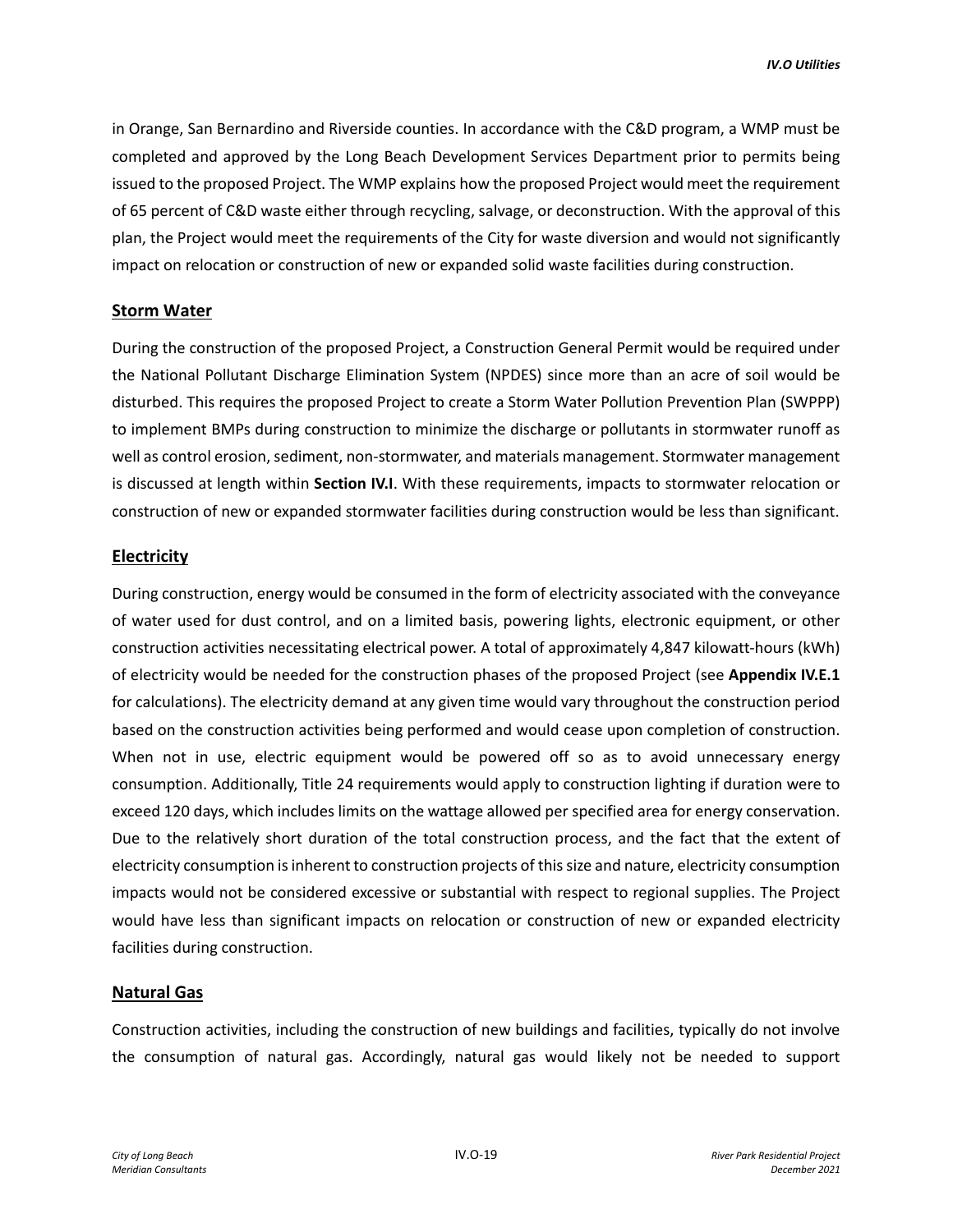construction activities; thus, there would be little to no demand generated by construction. No impacts would occur.

### **Telecommunications**

Construction activities would not significantly increase local telecommunications' usage as construction workers typically lives within the region or locally and would be serviced by existing telecommunications facilities. Because of this, current infrastructure supporting telecommunications for the City would not require expansion or additions due during construction duration of the proposed Project. Telecommunications facilities would not be impacted during the construction phases of the proposed Project.

### *Operation*

### **Water Supply**

According to the 2020 UWMP, the LBWD projects that supplies including both potable and recycled water would be sufficient to meet all demand through the year 2050 during a single dry year and multiple dry years.<sup>[47](#page-19-0)</sup> The calculations used to estimate water supply for the City included conservative estimates during dry years, even though previous data has shown that through community effort and public awareness water usage during this time is reduced. During normal year, single dry year, and multiple dry year conditions, water supply surpluses were found ranging from 30,788 AF to 36,182 AF based on potable and recycled water demand projections and historical water demand decreases due to voluntary and mandatory water restrictions. Voluntary restrictions have been implemented by residents with the efforts of retail suppliers who provide public education and outreach to encourage water reduction where possible. Also, mandatory restrictions like the City's adopted water waste prevention mandates enforce "prohibited uses of water" such as excess use, excessive runoff from irrigation, or operating water systems for prolonged periods of time. With the City's reduction in per capita water use through conservation and recycling of water supplies, the demand for water within the City has been reduced. This has led to an increasing surplus of water supplies forecasted over the next 30 years.

Water generated by the proposed Project was analyzed using demand factors provided by the 2020 UWMP. Estimated water demand for the Project Site would be approximately 89.50 AFY or about 79,900.5 gallons of water per day which would equate to 353.5 gallons per day per unit. As shown in **Table IV.O-2: Estimated Water Demand**, the proposed Project would constitute around an 0.19 percent increase in the City's water usage, which was 45,794 AFY in 2020.

<span id="page-19-0"></span><sup>47</sup> City of Long Beach, 2020 Urban Water Management Plan (*Public Draft*), https://lbwater.org/wpcontent/uploads/2019/09/LBWD-2015-UWMP-FINAL-Board-Adopted-3.pdf, accessed April 2021.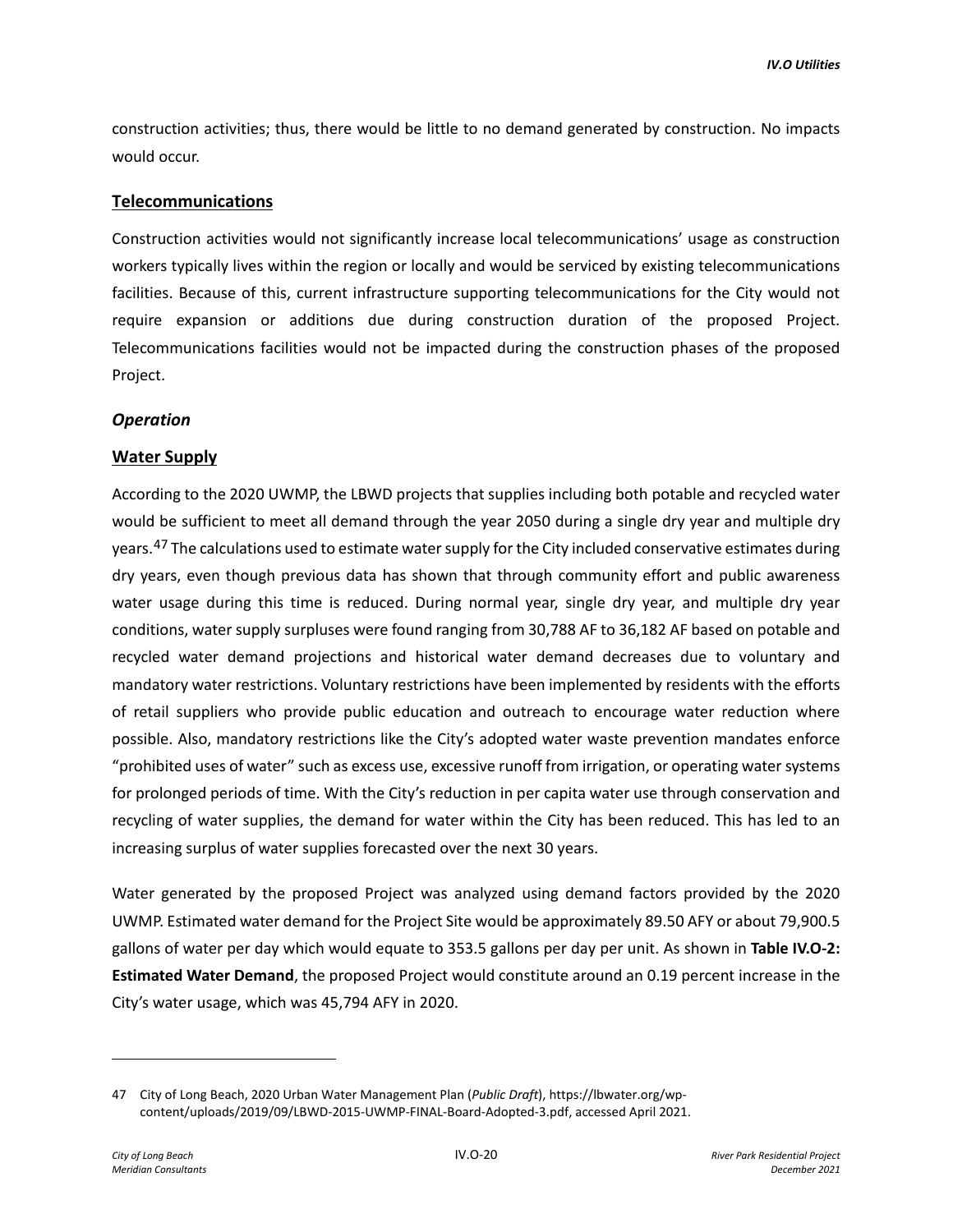# **Table IV.O-2 Estimated Water Usage Based on 2020 Demand**

| <b>Land Use</b>                                                                                                                               | Units | <b>Generation Rate (AFY)</b> | <b>Total (AFY)</b> |
|-----------------------------------------------------------------------------------------------------------------------------------------------|-------|------------------------------|--------------------|
| Single-Family                                                                                                                                 | 226   | 0.39                         | 89.50              |
| Notes: $1$ AFY = 892 gallons per day (qpd)<br>Generation Rate (18,136 AF/45,794 AF = 0.39AFY)<br>Project Rate (226*0.39 = 89.50 AFY per unit) |       |                              |                    |

Looking at the City's forecasted surplus for the year 2025, including normal year, single dry year, and multiple dry years, the surplus was calculated at 30,788 AFY. The Project demand of 89.50 AFY represents 0.29 percent of the City's surplus water supply during the year of 2025 for all hydrology. With a surplus of 30,788 AF projected for the year before Project operation, there would be sufficient suppliesfor operation of the proposed Project.

In addition to this, the Project would include numerous water supply efficiency features and be required to adhere to strict Leadership in Energy and Environmental Design (LEED) requirements during operation of the proposed Project. The City requires certain types of development to meet LEED certification standards at a minimum as outlined in the LBMC.<sup>[48](#page-20-0)</sup> The green building standards for public and private development outlined by the municipal codes instructs development to be designed, built, renovated, operated, or reused in a resource-efficient manner. In regard to water usage, LEED requires all newly constructed projects to reduce aggregate water consumption by 20 percent from the baselines shown in **Table IV.O-3: Baseline Water Consumption of Fixtures and Fittings.**[49](#page-20-1) Additionally, all newly installed toilets, urinals, private lavatory faucets, and showerheads that are eligible for labeling must be WaterSense labeled. The WaterSense label is set forth by the EPA for products that meet strict requirements for water efficiency. Outdoor water use must also be reduced by at least 30 percent from the calculated baseline for the Site's peak watering month. These reductions can be achieved through specific plant species, such as drought tolerant plants and irrigation system efficiency. With these requirements in place, the proposed Project would use water efficiently. The projected surplus of water supplies within the City coupled with the efficiency requirements of the Project design would reduce impacts to the water supply to less than significant.

<span id="page-20-0"></span><sup>48</sup> LBMC, Ch. 21, Section 21.45.400 – Green building standards for public and private development.

<span id="page-20-1"></span><sup>49</sup> U.S. Green Building Council (USGBC), LEED v4 for Building Design and Construction, July 2019, https://www.usgbc.org/sites/default/files/LEED%20v4%20BDC\_07.25.19\_current.pdf, accessed May 2021.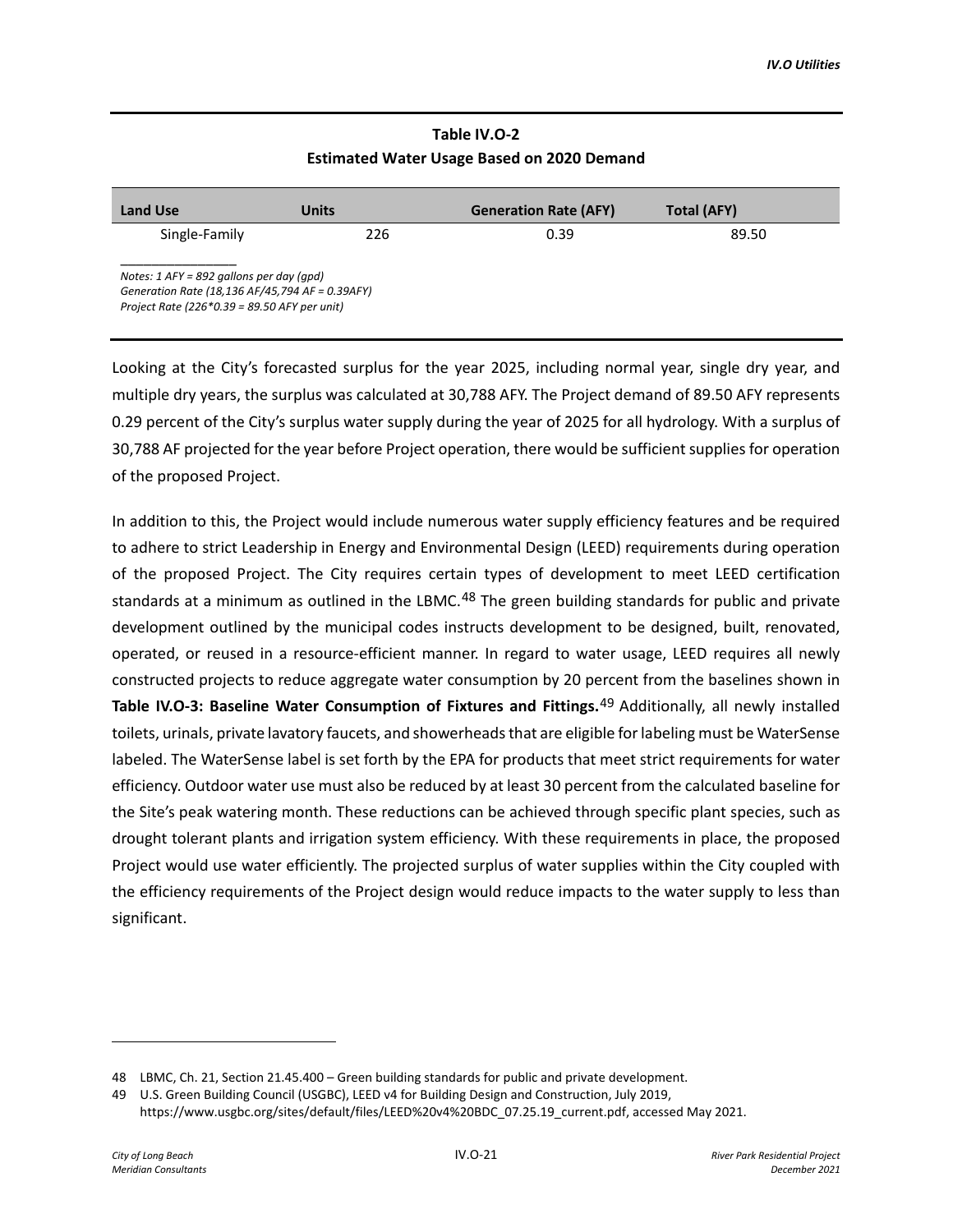## **Table IV.O-3 LEED Baseline Water Consumption of Fixtures and Fittings**

| <b>Fixture or Fitting</b> | <b>Baseline (IP units)</b>         | <b>Baseline (SI units)</b>          |
|---------------------------|------------------------------------|-------------------------------------|
| Toilet                    | $1.6$ gpf                          | 6 lpf                               |
| Urinal                    | $1.0$ gpf                          | 3 lpf                               |
| Public restroom faucet    | $0.5$ gpm at 60 psi                | 1.9 lpm at 415 kPa                  |
| Private restroom faucet   | 2.2 gpm at 60 psi                  | 8.3 lpm at 415 kPa                  |
| Kitchen faucet            | 2.2 gpm at 60 psi                  | 8.3 lpm at 415 kPa                  |
| Showerhead                | 2.5 gpm at 80 psi per shower stall | 9.5 lpm at 550 kPa per shower stall |

*Notes: lpf = liters per flush, lpm = liters per minute, kPa = kilopascals, gpf = gallons per flush, gpm = gallons per minute, psi = pounds per square inch*

### **Wastewater**

\_\_\_\_\_\_\_\_\_\_\_\_\_\_\_

The proposed Project would result in the net increase of 226 single-family residences. **Table IV.O-4: Estimated Wastewater Generation** shows the estimated wastewater generated by the proposed Project using information from the 2020 UWTP.

## **Table IV.O-4 Estimated Wastewater Generation**

| <b>Land Use</b>                                                                                                                                                                                                                 | Units              | Generation Rate (gallons/day/unit) | Total (gallons/day) |  |
|---------------------------------------------------------------------------------------------------------------------------------------------------------------------------------------------------------------------------------|--------------------|------------------------------------|---------------------|--|
| Single-Family                                                                                                                                                                                                                   | 226 dwelling units | $260*$                             | 58,760              |  |
| Notes: $1$ AFY = 892 gallons per day (apd)<br>*Source: LACSD Average Wastewater Generation Factors. Table 1, Loadings for Each Class of Land Use. Accessed at<br>http://www.lacsd.org/civica/filebank/blobdload.asp?BlobID=3531 |                    |                                    |                     |  |

The JWPCP, part of the LACSD would serve the Project Site. This facility currently has a capacity of 400 MGD and currently treats an average 260 MGD in a service area of over 4.8 million residents, businesses and industries. The net increase in wastewater generated by the proposed Project would be 58,760 gallons per day or approximately 0.059 MGD. The proposed Project's wastewater would represent 0.02 percent of the anticipated available daily capacity of the JWPCP. Therefore, the estimated wastewater flow from the proposed Project would be within the existing capacity of the JWPCP. Furthermore, the LACSD regularly prepares an Integrated Regional Water Management Plan (IRWMP) to guide the development and management of its facilities over 20-year planning horizons based on forecasted growth. As the Project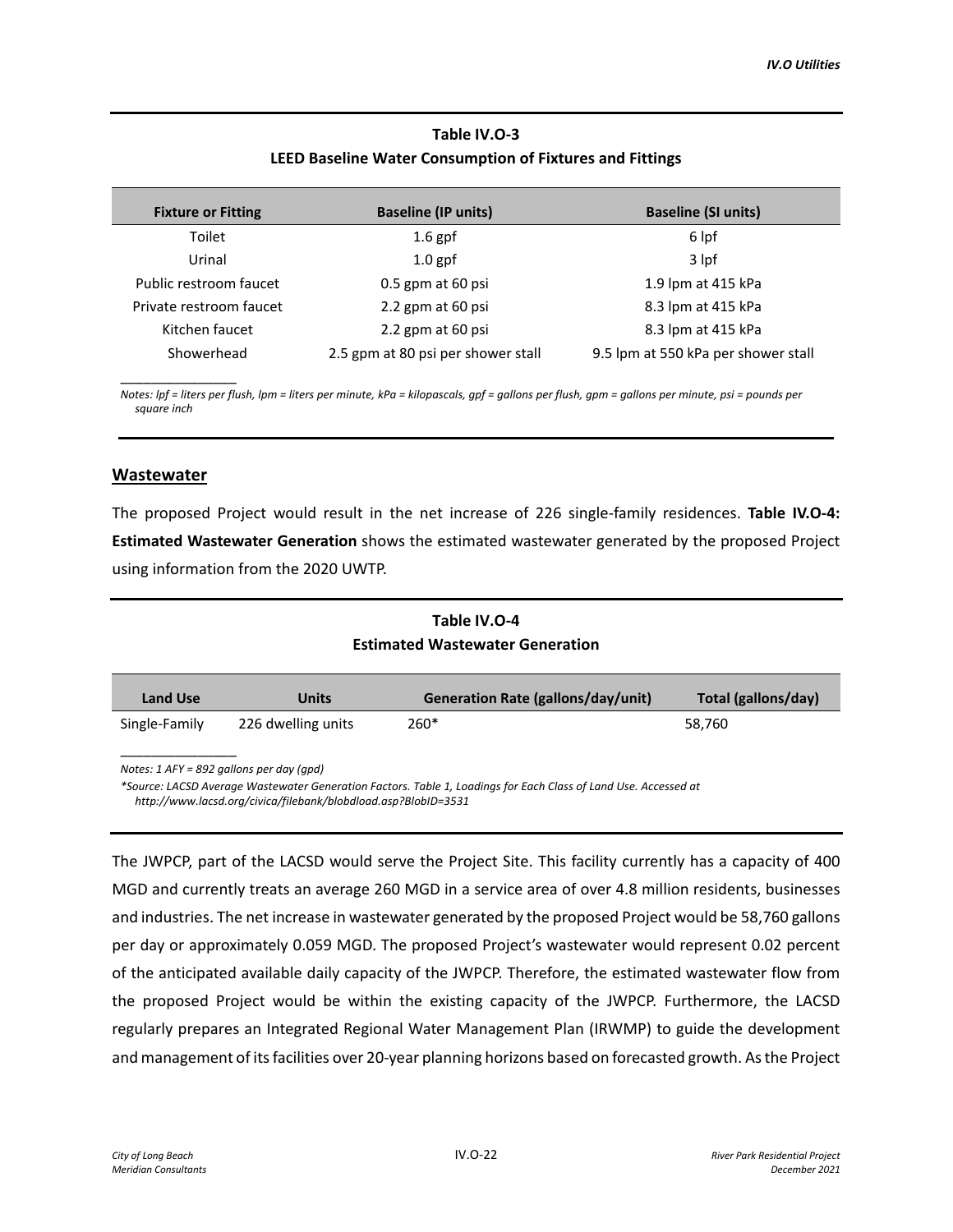is within the expected growth of the City of Long Beach, it is within the capacity planning already conducted by LACSD.[50](#page-22-0)

The current Project Site is not supported by substantial wastewater pipeline and additional infrastructure would be needed on site to support the proposed development. Existing wastewater infrastructure in the vicinity of the Project Site lies to the east of the Site and includes a gravity main line owned and controlled by the Los Angeles County Sanitation District and a pressure main connected to the gravity main that is owned by LBWD.<sup>[51](#page-22-1)</sup> The majority of pipelines provided by LBWD range in size from 8-inch in diameter to 48-inches, with smaller pipelines found near lift stations or at the top of collection systems. Additionally, the majority of City sewer infrastructure consists of mainly vitrified clay pipes and some concrete pipes and polyvinyl chloride (PVC). The City has a majority of existing pipes that are around 61-80 years old with a little less than one third being 81-110 years old. All LBWD owned pipelines connect to LACSD pipes which then run through either the JWPCP or the LBWRP.

The LBWD owned gravity main near the Site, located immediately southwest of an existing pump station on the opposite of the I-405 freeway is less than 8-inches in size. Any new and replaced utilities installed underground would be connected to existing municipal and regional utility providers and the wider utility infrastructure. Existing utilities near the Project Site would be inspected prior to connection considering the majority age of the existing pipelines in the City. Improvements to establish utility connections at and around the site would be implemented as part of the construction of the Project and would not result in distinct environmental impacts. The proposed Project would represent an additional 0.06 percent in generated wastewater and is within the population growth forecasts used by LACSD in facility planning. As such, additional wastewater infrastructure would not be needed and the proposed Project would have a less than significant impact to the overall amount of wastewater generated by the City.

### **Solid Waste**

In 2019, the City estimated an annual per capita resident landfill disposal rate of 4.3 pounds per day (ppd).<sup>[52](#page-22-2)</sup> As noted before, the SERRF would serve the Project's solid waste generation. This facility has a maximum capacity of 2,240 tons per day.<sup>[53](#page-22-3)</sup> The proposed Project would add 226 new single-family

<span id="page-22-0"></span><sup>50</sup> https://www.lacsd.org/documents/wastewater-publications-reports/integrated-regional-water-management-plans

<span id="page-22-1"></span><sup>51</sup> Long Beach Water Department, Sewer System Management Plan, https://lbwater.org/wpcontent/uploads/2019/10/LBWD-SSMP-2019-2024-final-Combined-files-incld-attchmnts.pdf, accessed May 2021.

<span id="page-22-2"></span><sup>52</sup> CalRecycle, Disposal Rate Calculator, https://www2.calrecycle.ca.gov/LGCentral/AnnualReporting/DisposalRateCalculator, accessed May 2021.

<span id="page-22-3"></span><sup>53</sup> SWIS Facility/Site Activity Details, Southeast Resource Recovery Facility, https://www2.calrecycle.ca.gov/SolidWaste/SiteActivity/Details/3070?siteID=1423, accessed May 2021.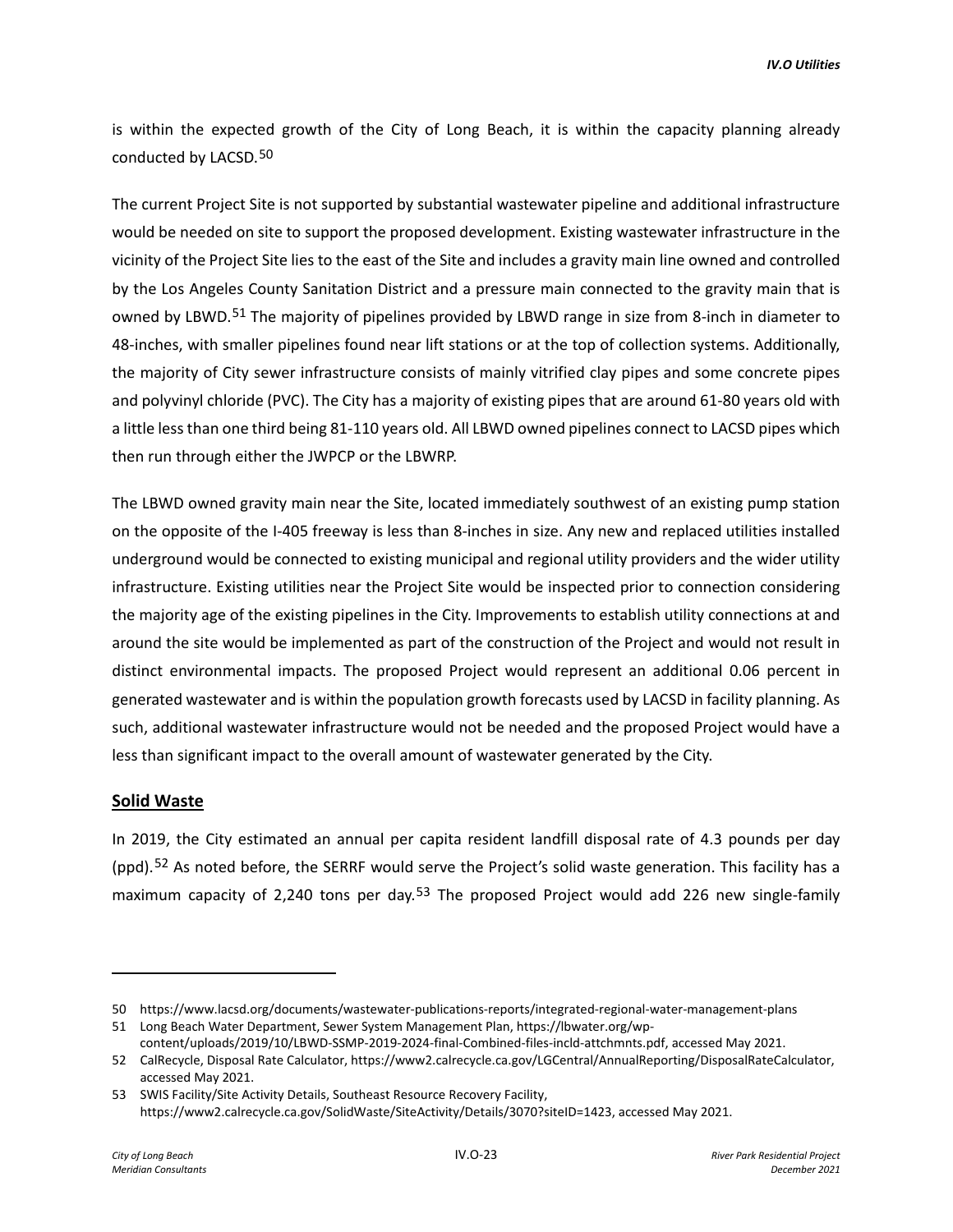residences, which would result in an estimated 624 residents.<sup>[54](#page-23-0)</sup> The proposed Project would result in increased generation of solid waste and increased demand for solid waste services. Total solid waste generated by the Project during operation is estimated at approximately 2,683 ppd as shown in **Table IV.O-5: Estimated Solid Waste Generation**.

The approximately 1.3 tons per day of solid waste generated by the proposed Project would require approximately 0.06 percent of the currently available daily capacity at the SERRF. The total amount of solid waste produced by the proposed Project would equate to an estimated 474.5 tons per year, 65 percent of which must be diverted or 308.4 tons per year. This additional amount generated by the proposed Project would be easily accommodated by SERRF.

|                                              |                             | <b>Solid Waste</b>           |             |
|----------------------------------------------|-----------------------------|------------------------------|-------------|
| <b>Land Use</b>                              | <b>Estimated Population</b> | <b>Generation Rate (ppd)</b> | Total (ppd) |
| Single-Family                                | 624 residents               | 4.3                          | 2,683.2     |
| Total for Proposed Project (ppd)             |                             |                              | 2,683.2     |
| Total Net Increase in Solid Waste (tons/day) |                             |                              | 1.3         |
|                                              |                             |                              |             |

**Table IV.O-5 Estimated Solid Waste Generation** 

*Notes: 1 ton/year = 5.48 ppd*

Additionally, efficiency requirements of the City and LEED at the certified level for residential Building Construction and Design (BC+D) would be adhered to during operation of the proposed Project. In order to reduce waste generated by building occupants, LEED requires dedicated areas that are accessible to waste haulers as well as occupants, for collection and storage of recyclable materials. Having accessible recycling facilities on the property would encourage more solid waste to be recycled. LEED certification also includes the option to conduct a life-cycle assessment of the Project's solid waste generation and reduce that by a minimum of 10 percent in at least three of the following categories:

- global warming potential (greenhouse gases), in kg CO2e;
- depletion of the stratospheric ozone layer, in kg CFC-11;
- acidification of land and water sources, in moles H+ or kg SO2;
- eutrophication, in kg nitrogen or kg phosphate;

<span id="page-23-0"></span><sup>54</sup> Based on average household size reported by US Census Bureau. See page 59 of the Initial Study, provided In Appendix I of this DEIR.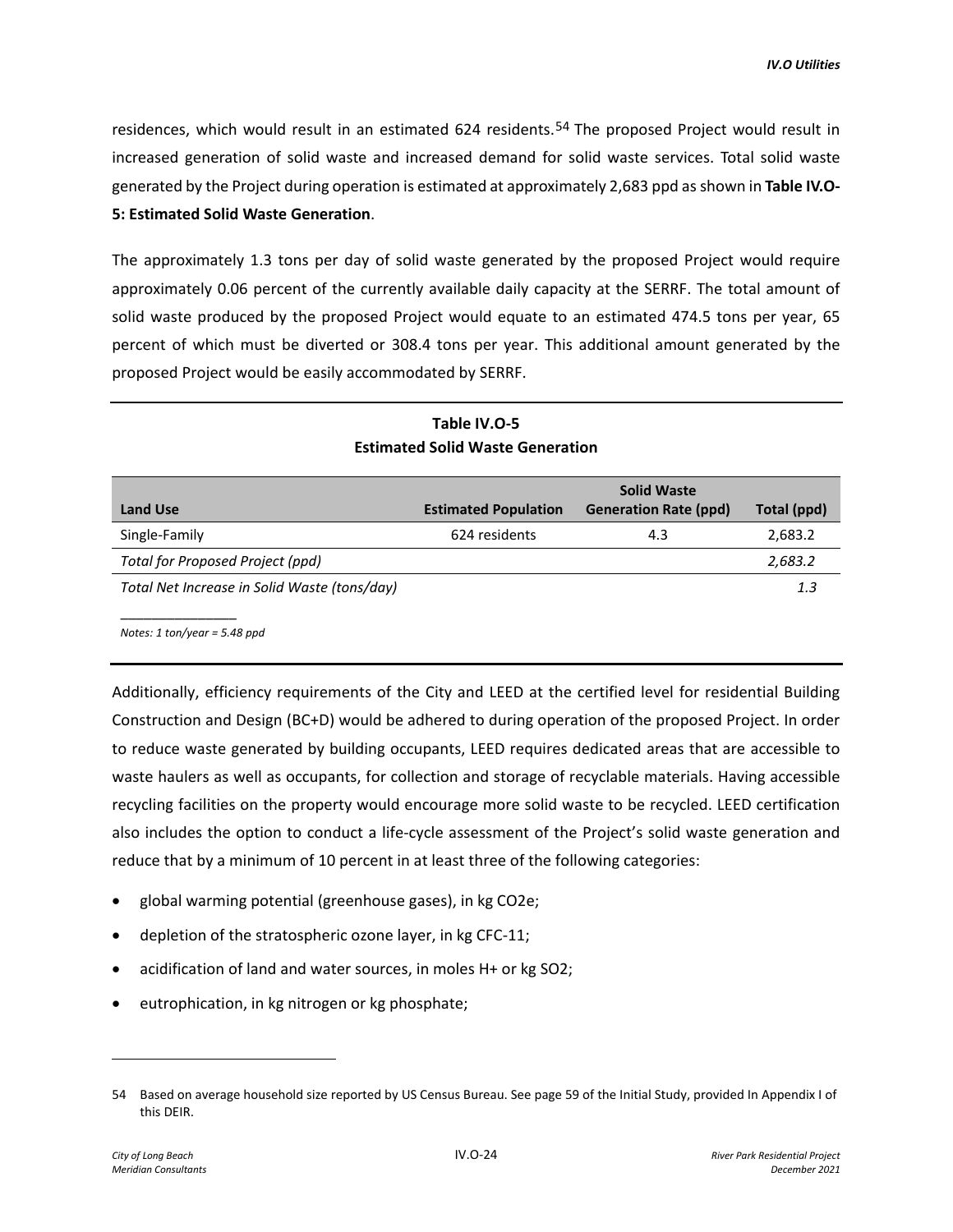- formation of tropospheric ozone, in kg NOx, kg O3 eq, or kg ethene; and
- depletion of nonrenewable energy resources, in MJ

With these LEED requirements would result in the proposed Project having a less than significant impact on solid waste.

### **Stormwater**

Operation of the proposed Project would introduce sources of potential stormwater pollutants that are typical of residential uses (e.g., cleaning solvents, pesticides for landscaping, and petroleum products associated with circulation areas). Stormwater runoff from precipitation events could potentially carry urban pollutants into municipal storm drains. A RWQCB compliant SUSMP would be implemented on site in accordance with the low-impact development (LID) program which was developed as part of the municipal stormwater program at the City. Further, applicable postconstruction BMPs have been incorporated into the design of the Project.

The Conceptual LID BMP Calculations document (see **Appendix IV.I.2**) was prepared to support a feasibility analysis to determine the most appropriate BMP for the first flush or initial surface runoff.[55](#page-24-0) Calculations were performed for infiltration, capture and use, and/or biofiltration BMPs. Infiltration along with Capture & Use was deemed infeasible due to potential soil contamination from the historic use of the Site by oil companies. Biofiltration planters (flow through planters) were chosen for management of the residential portion of the Project's water quality design volume. An approximately 10-foot deep portion of the entry drive at Wardlow Road would allow stormwater to flow into the right of way of Wardlow Road and enter the public storm drain system through a curbside drain east of the Project. Calculations show biofiltration basins used to capture runoff would be sufficient in reducing the contamination from the soil into the groundwater (see **Appendix IV.I.2**). The Project area would experience minimal change in peak discharge with proposed Project buildout and no negative impacts to downstream receiving waters would occur with the implementation of biofiltration.

Additionally, the proposed Project would comply with the Long Beach LID BMP Design Manual, which requires BMPs to be implemented and includes biofiltration basins, such as those stated in the Conceptual LID BMP document. Specifically, a biofiltration system would be installed that use landscaped basins in which stormwater is collected and flows through vegetation, gravel and other bioretention media to filter out pollutants. The proposed Project would comply with NPDES guidelines to reduce operation impacts related to surface and groundwater quality. Based on the findings of the Conceptual LID BMP Calculation

<span id="page-24-0"></span><sup>55</sup> KHR Associates, Conceptual LID BMP Calculations, April 22, 2020, Appendix IV.I.2.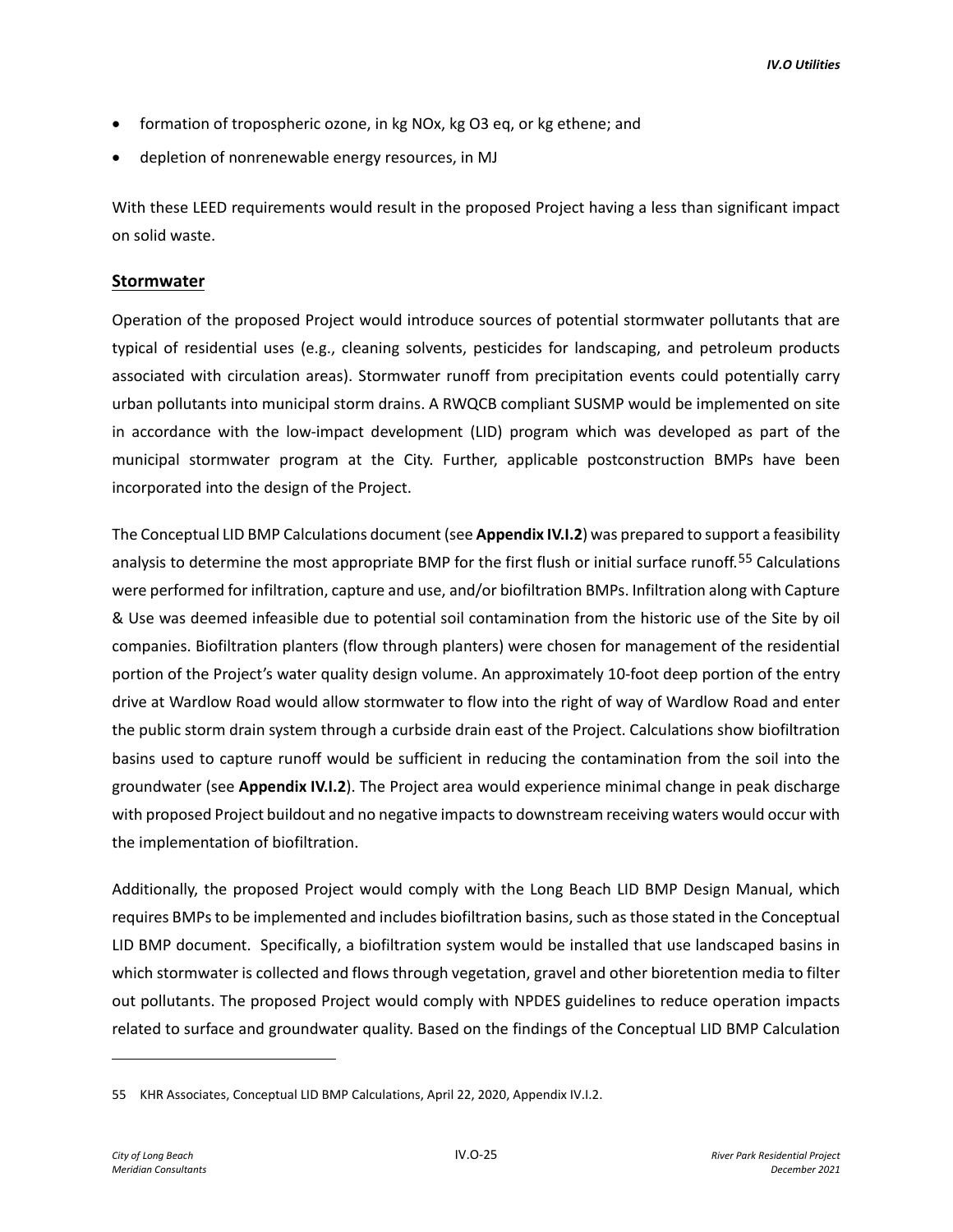and compliance with existing policies and regulation the proposed Project would have a less than significant impact to local surface and groundwater quality.

### **Electricity**

As shown in **Table IV.O-6: Summary of Electricity Use During Operation**, buildout of the proposed Project would result in a projected increase in the on-site demand for electricity, totaling 1,533,221 kWh (1.5 GWh) per year. Southern California Edison (SCE) estimates that electricity consumption within its planning area would be approximately 125,000 GWh annually by 2027, when the proposed Project would be fully built out.<sup>[56](#page-25-0)</sup> The proposed Project would account for less than 0.01 percent of the 2027 annual consumption in SCE's planning area.[57](#page-25-1)

In addition to complying with Title 24 and California Green Building Standards Code (CALGreen), the proposed Project would provide for indirect energy savings, such as permitting individual solar panels to be applied to the proposed residential uses. This would be installed in compliance with Title 24 Section 110.10, which includes mandatory regulations for solar-ready buildings and would not preclude the use of alternate energy sources.

| <b>Units</b> | Quantity  |
|--------------|-----------|
|              |           |
| kWh/yr       | 627,950   |
| kWh/yr       | 594,973   |
| kWh/yr       | 60,069    |
| kWh/yr       | 250,229   |
| kWh/yr       | 1,533,221 |
|              |           |

# **Table IV.O-6 Summary of Electricity Use During Operation**

Consistent with Section 21.45.400 of the LBMC, the proposed Project would also be required to meet the LEED program at the certified level for residential BC+D and comply with the City's green building program. Green buildings are designed to meet certain objectives such as protecting occupant health; improving employee productivity; using energy, water and other resources more efficiently; and reducing the overall impact to the environment. Therefore, operation of the proposed Project would not result in wasteful,

<span id="page-25-0"></span><sup>56</sup> CEC, Demand Analysis Office, California Energy Demand 2018-2030 Revised Forecast, https://efiling.energy.ca.gov/getdocument.aspx?tn=223244. Accessed April 2021.

<span id="page-25-1"></span><sup>57 1.5</sup> GWh/ 125,000 GWh = 0.000012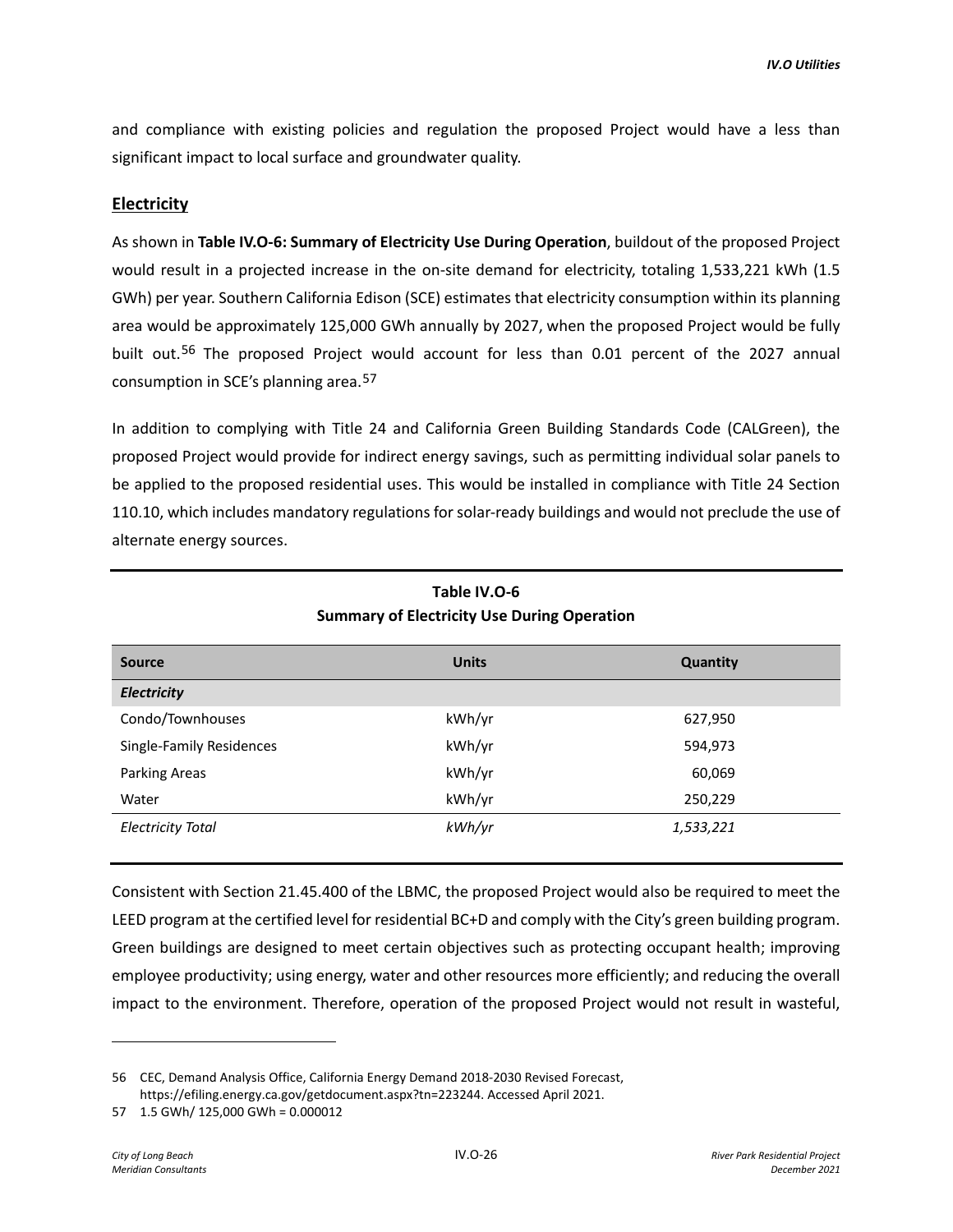inefficient or unnecessary consumption of electricity and impacts would be less than significant. For additional discussion of Energy impacts, see **Section IV.E** of this DEIR.

### **Natural Gas**

As shown in **Table IV.O-7: Summary of Natural Gas Use During Operation**, with compliance with Title 24 standards and applicable CALGreen requirements, buildout of the proposed Project is projected to generate an on-site demand for natural gas totaling 516,770 kBTU per year or 11,933 cf (0.01 MMcf) per day.[58](#page-26-0)

| <b>Source</b>            | <b>Units</b> | Quantity  |
|--------------------------|--------------|-----------|
| <b>Natural Gas</b>       |              |           |
| Condo/Townhouses         | kBTU/yr      | 2,483,650 |
| Single-Family Residences | kBTU/yr      | 2,033,120 |
| Natural Gas Total        | kBTU/yr      | 4,516,770 |

# **Table IV.O-7 Summary of Natural Gas Use During Operation**

Based on the 2020 California Gas Report, LBER is expected to supply 26.3 MMcf of natural gas per day in 2027, when the proposed Project would be fully developed.<sup>[59](#page-26-1)</sup> The proposed Project would account for approximately 0.03 percent of the 2027 daily forecasted consumption in LBER's planning area. As previously mentioned, LEED certification is required within the City and measures such as submetering would be implemented to detect any sudden fluctuations of natural gas use. New appliances using natural gas would be efficient and reduce unnecessary and wasteful consumption of natural gas during operation. Therefore, operation of the proposed Project would not result in wasteful, inefficient or unnecessary consumption of natural gas and impacts would be less than significant. For additional discussion of Energy impacts, see **Section IV.E** of this DEIR.

## **Telecommunications**

The City owns approximately 60 miles of fiber optic cable throughout the City. This fiber optic network connects the Long Beach Airport, the Fire Headquarters, and Police Field Support within the City. The City intends on expanding the capacity of existing facilities and adding more fiber optic facilities to address the growing demand for faster cable speeds, greater bandwidths, more reliable data transmission, and to

<span id="page-26-0"></span><sup>58</sup> The conversion of kBTU to cubic feet uses the factor of 1 cf to 1.037 kBTU. Based on 365 days per year.

<span id="page-26-1"></span><sup>59</sup> California Public Utilities Commission, 2020 California Gas Report, https://www.socalgas.com/sites/default/files/2020- 10/2020\_California\_Gas\_Report\_Joint\_Utility\_Biennial\_Comprehensive\_Filing.pdf. Accessed April 2021.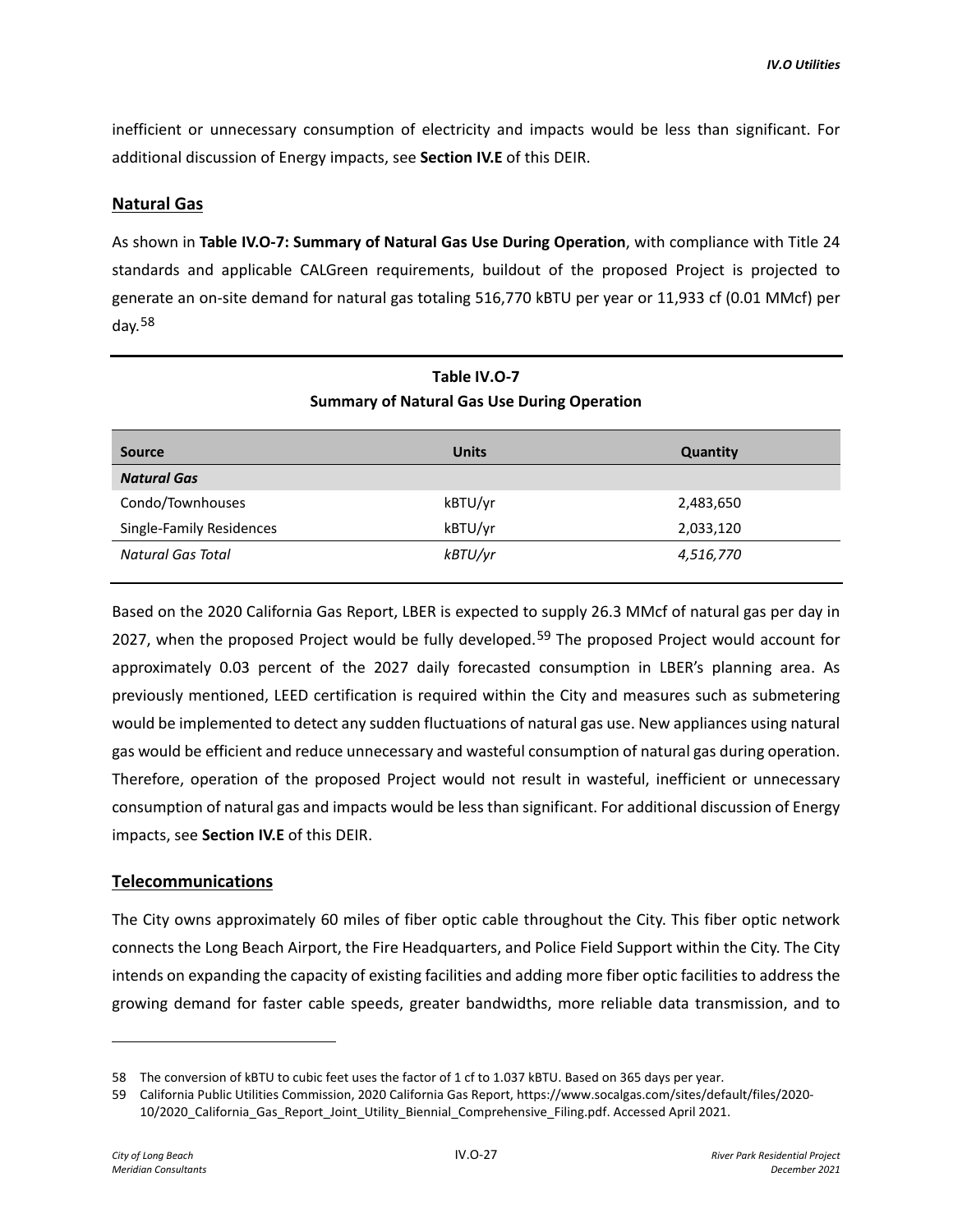accommodate more flexibility for the future.<sup>[60](#page-27-0)</sup> Spectrum Communications, Frontier Communications, and AT&T U-verse provide telecommunication and internet services to the City. The proposed Project could result in the need for additional telecommunications facilities.

It is expected that Spectrum, Frontier, and AT&T would continue to expand infrastructure capacity if necessary to meet demand increases within their service area. The Project would be served by the existing telecommunications infrastructure surrounding the Project Site and would be anticipated to incorporate site-specific infrastructure improvements, as appropriate. Therefore, the Project would result in less than significant impacts to the telecommunication infrastructure in the surrounding area.

# **Threshold IV.UTI-2: Have sufficient water supplies available to serve the project and reasonably foreseeable future development during normal, dry and multiple dry years?**

#### *Construction*

As discussed previously, short-term water usage would occur during the construction phases of the Project, mainly to control dust, mix concrete, clean equipment, and other related construction activities. These activities would occur incrementally throughout the build-out of the proposed Project and are temporary in nature. The amount of water used during construction would vary depending on the conditions of the soil, weather, size of the area being worked, and site-specific operations, but is not expected to be substantial. As shown previously in **Table IV.O-1**, existing and future water supplies for the City were calculated at 64,898 AF for the year 2020. The 2020 UWMP showed water demand for all sectors in the City at a total of 45,794 AFY for the year 2020.<sup>[61](#page-27-1)</sup> The City has had a history of successful operation of the Central Basin, which provides groundwater to the City. Additional rights to pump could become available if needed, but with the current demand and projected future demand it does not seem necessary. Imported water supplies are also expected to meet the demand of the City in future years as demand fluctuates. As such, water supplies in the City would be able to accommodate the temporary and incremental use during the construction of the proposed Project.

#### *Operation*

As previously discussed, **Table IV.O-2** shows the estimated water demand for the operation of the proposed Project at 89.50 AFY. It was also stated that surplus water would be available over the projected 30-year period, increasing over time due to conservation of supplies and improved reclamation efforts.

<span id="page-27-0"></span><sup>60</sup> City of Long Beach. Recirculated Draft EIR- General Plan Land Use and Urban Design Elements Project. June 2019. Accessed April 30, 2021.

<span id="page-27-1"></span><sup>61</sup> City of Long Beach, 2020 Urban Water Management Plan (*Public Draft*), https://www.lbwater.org/wpcontent/uploads/2021/05/LBWD\_UWMP2020\_PublicReviewDraft.pdf, accessed July 2021.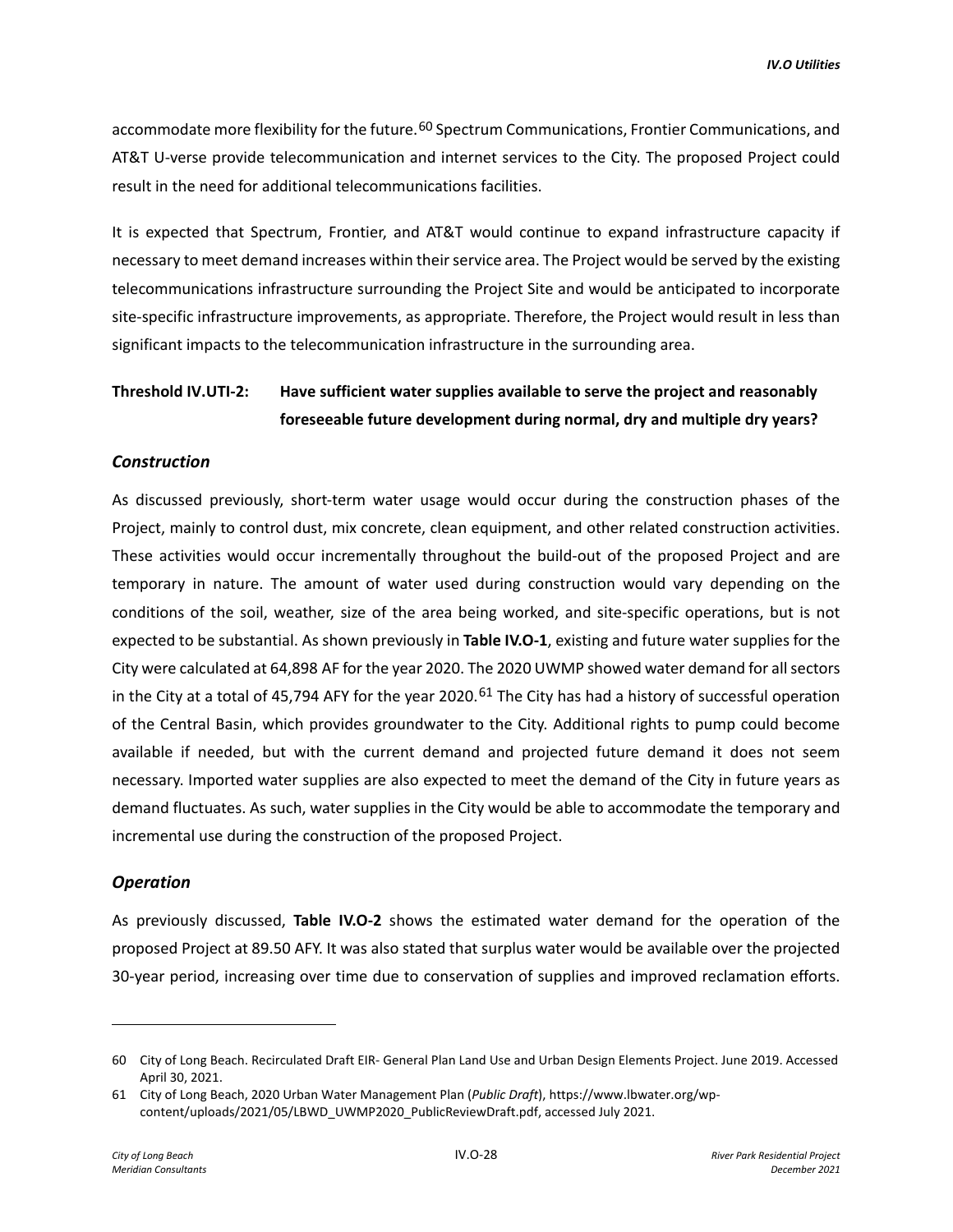The water supply forecast for normal, single dry, and multiple dry years including conservative estimates, found surpluses ranging from 30,788 AF to 36,182 AF. Also, the proposed Project would be required to incorporate LEED certified designs such as water efficient faucets and fixtures to the interior of the homes and facilities. Outdoor water use would also be LEED certified and require reduced irrigation for landscaping by at least 30 percent from the calculated baseline for the Site's peak watering month. As such, an adequate supply of water would be available during proposed Project operation. Impacts to City water supply during the operation of the proposed Project would not be significant.

# **Threshold IV.UTI-3: Result in a determination by the wastewater treatment provider which serves or may serve the project that it has adequate capacity to serve the project's projected demand in addition to the provider's existing commitments?**

### *Construction*

As discussed previously, Project construction activities would result in a temporary increase in wastewater generation as a result or construction workers on-site. Portable on-site sanitation facilities would be cleaned, as appropriate, and the wastewater would then be transported to the JWPCP for treatment. The current capacity of the facility is 400 million gallons of wastewater per day and current treatment is estimated at 260 MGD according to 2019 data. The Project Site would also be served by the LBWRP which has a capacity of 25 MGD and treated an estimated 12 MGD in 2020. The total amount of construction wastewater that would be generated by the Project would be negligible when compared to the average daily treatment of 12 MGD. Therefore, impacts related to wastewater generation as a result of construction of the proposed Project would be less than significant.

#### *Operation*

As discussed previously, the Project would generate approximately 58,760 gallons per day or approximately 0.059 MGD of wastewater. The JWPCP has a capacity of 400 MGD with an estimated daily treatment of 260 MGD. The Project would constitute 0.02 percent of the anticipated available daily capacity of the facility. As such, an adequate amount of treatment capacity would be available for the Project during operation. Therefore, the Project would not significantly affect the treatment capacity of the JWPCP and no significant impacts would occur.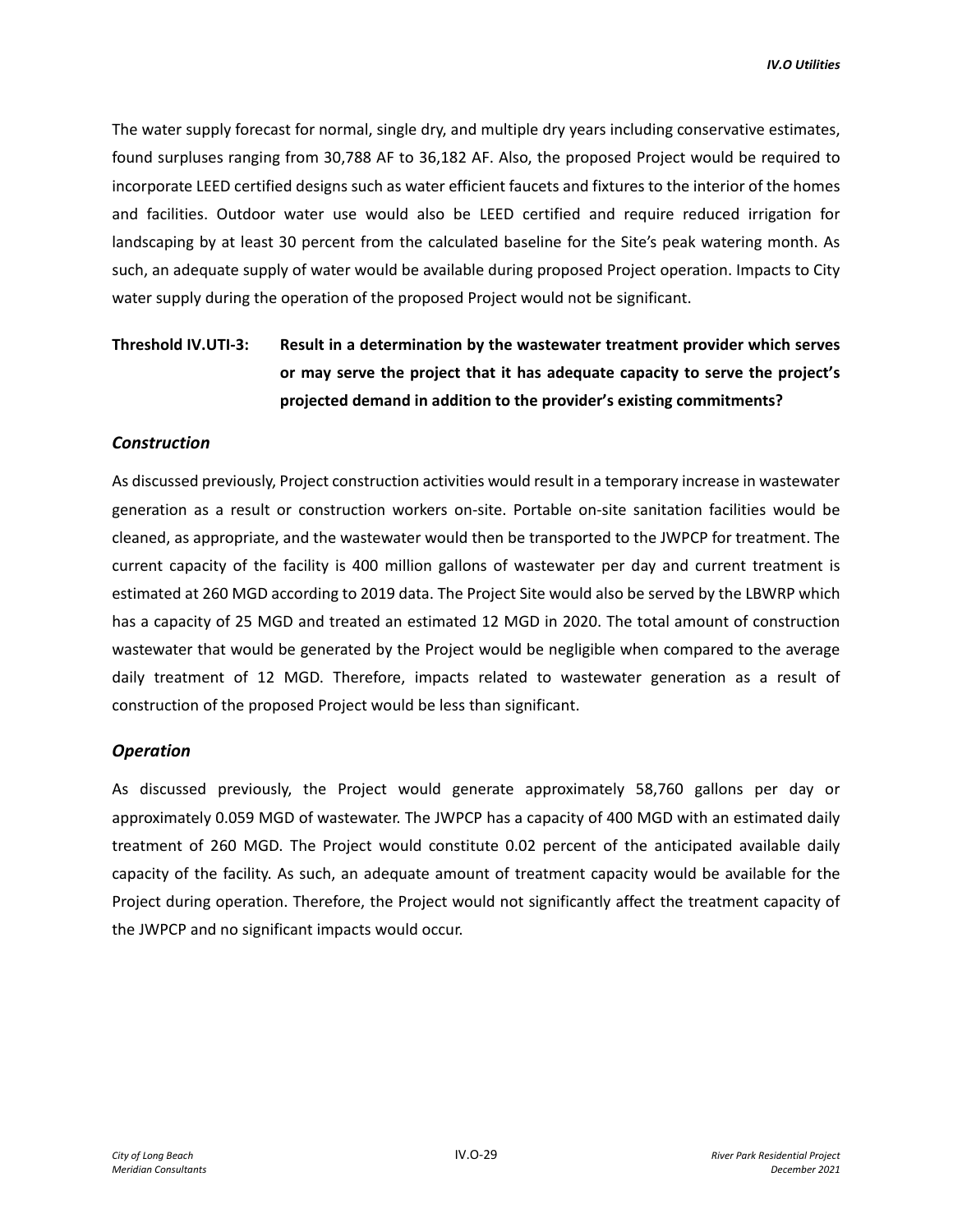# **Threshold IV.UTI-4: Generate solid waste in excess of State or local standards, or in excess of the capacity of local infrastructure, or otherwise impair the attainment of solid waste reduction goals?**

#### *Construction*

The Project would comply with the California Green Building Standards Code and the City's requirements for sustainable development including the requirement for 65 percent reduction in waste generated and recycling requirements. This would include recycling a majority of materials through the SERRF. Any materials that cannot be processed at the SERRF would be sent to a landfill in either Orange, San Bernardino, or Riverside counties. As such, the Project would promote material reduction and recycling consistent with applicable federal, State, and local guidelines related to solid waste. Therefore, construction of the proposed Project would not conflict with applicable statutes and regulations regarding solid waste. Impacts associated with construction solid waste policies would be less than significant.

#### *Operation*

As previously discussed, the proposed Project would generate approximately 2,683 ppd or 1.3 tons per day of solid waste. The daily capacity at the SERRF facility is approximately 2,240 tons per day, so the Project would account for an estimated 0.06 percent of the daily maximum. Additionally, the Project would be required to divert 65 percent of annual solid waste generated away from the landfill. Based on the estimated solid waste generated per day by the Project, approximately 474.5 tons per day. An estimated 65 percent of the solid waste generated would equate to 308.42 tons per day. This would be feasible to accommodate through the SERRF facility, constituting approximately 13.8 percent of the capacity. It is therefore reasonable that the Project would be able to meet the City's current and future recycling goals and meet the City's waste management ordinance to divert at least 65 percent of potential waste disposal. Additionally, in accordance with the C&D program, a Waste Management Plan (WMP) must be completed and approved prior to permits being issued to the Project. The WMP explains how the Project would meet the requirement of 65 percent of C&D waste either through recycling, salvage, or deconstruction. With the approval of this plan, the Project would meet the requirements of the City for solid waste diversion. Compliance with this ordinance and the feasibility of staying within the capacity of the City's SERRF facility, a majority of the Project's solid waste would be reduced. As such, the proposed Project would not create a significant impact on solid waste generation.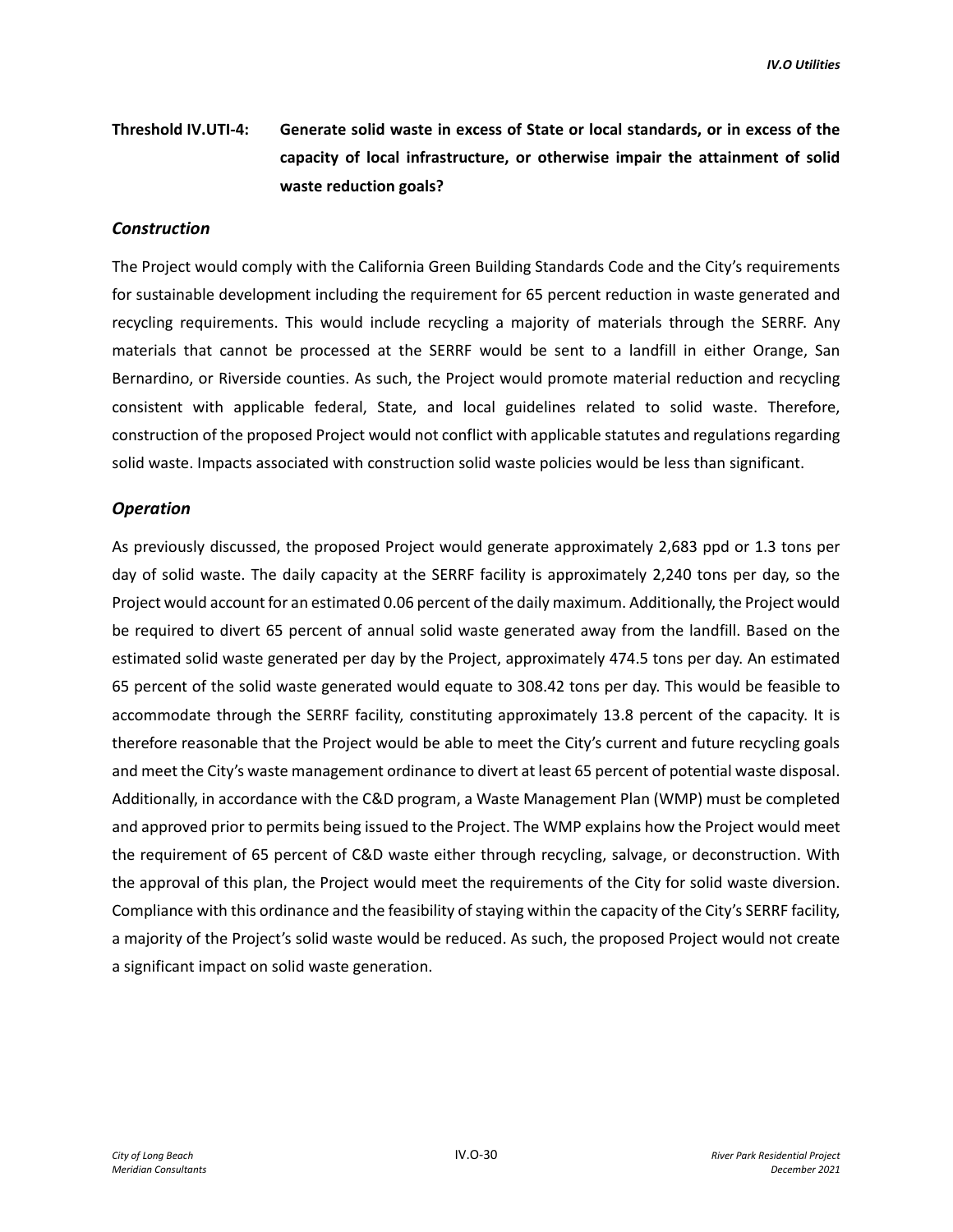# **7. CUMULATIVE IMPACTS**

# **Water**

As previously discussed in **Section IV.I**, operation of the proposed Project would constitute around an 0.19 percent increase in the City's water usage, which was 45,794 AFY in 2020. This is within the existing water supply at the City. The proposed Project would implement water reduction measures in accordance with LEED requirements to ensure efficient use of water on site during operation. Additionally, according to the 2020 UWMP, the LBWD projects that supplies including both potable and recycled water would be sufficient to meet all demand through the year 2050 during normal, single dry year, and multiple dry years.<sup>[62](#page-30-0)</sup> The calculations used to estimate water supply for the City included conservative estimates during dry years, even though previous data has shown that through community effort and public awareness water usage during this time is reduced. During normal year, single dry year, and multiple dry year conditions, water supply surpluses were found ranging from 30,788 AF to 36,182 AF. With the City's reduction in per capita water use through voluntary and mandatory conservation and recycling of water supplies, the demand for water within the City has been reduced. This reduction has led to an increasing surplus of water supplies forecasted over the next 30 years. Cumulative Project impact to water supply would be less than significant.

# **Wastewater**

The proposed Project would be serviced by JWPCP, a wastewater treatment facility that is part of the LACSD. This facility currently has a capacity of 400 MGD and serves over 4.8 million residents, businesses and industries within its service area. The net increase in wastewater generated by the proposed Project would be 58,760 gallons per day or approximately 0.059 MGD. The proposed Project's wastewater would represent 0.02 percent of the anticipated available daily capacity of the JWPCP. As previously mentioned, the increase in population at the proposed Project is consistent with the population forecasts produced by Southern California Association of Governments (SCAG) which is used for long-range planning documents. Therefore, the estimated wastewater treatment capacity is anticipated to be able to support foreseeable growth within the service area of JWPCP. Cumulative Project impact to wastewater treatment capacity would be less than significant.

# **Stormwater**

Operation of the proposed Project would incorporate postconstruction BMPs into the design of the proposed Project. A Conceptual LID BMP Calculations document was prepared to determine the most

<span id="page-30-0"></span><sup>62</sup> City of Long Beach, 2020 Urban Water Management Plan (*Public Draft*), https://www.lbwater.org/wpcontent/uploads/2021/05/LBWD\_UWMP2020\_PublicReviewDraft.pdf, accessed July 2021.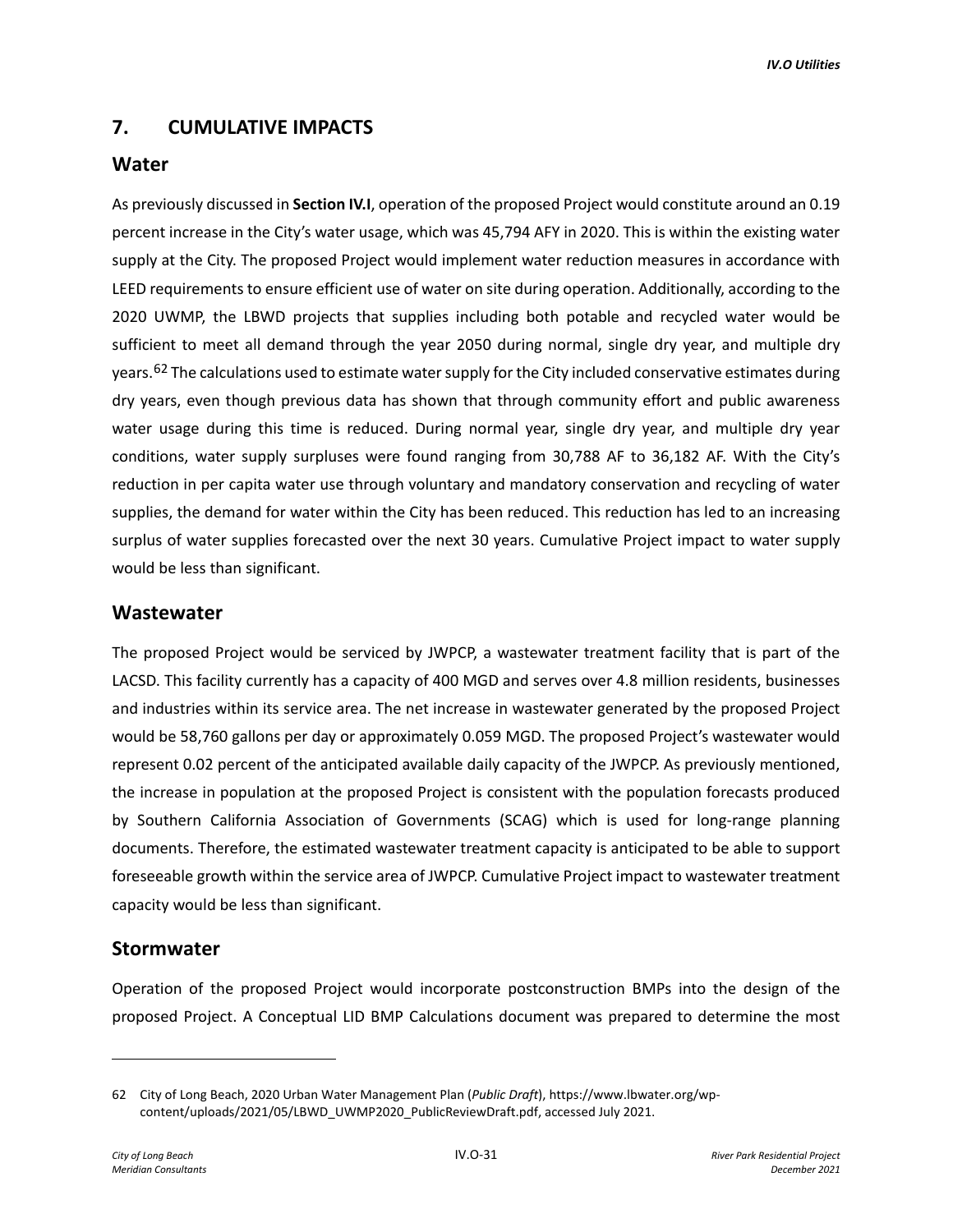appropriate BMPs to be implemented on site including considerations for infiltration, capture and use, and/or biofiltration BMPs. Biofiltration planters (flow through planters) were chosen for management of the residential portion of the proposed Project's water quality design volume. With the implementation of stormwater BMP measures, calculations show capture runoff would be sufficient in reducing the contamination from the soil into the groundwater. Additionally, the Project area would experience minimal change in peak discharge with proposed Project buildout and no negative impacts to downstream receiving waters would occur with the implementation of biofiltration. With sufficient reduction in contamination from Project Site runoff and minimal change in peak discharge, the proposed Project would not significantly contribute to cumulative impacts in an additive sense. Cumulative stormwater impacts would be less than significant.

# **Electricity**

As discussed in **Section IV.E**: **Energy**, buildout of the proposed Project, related projects, and additional forecasted growth in SCE's service area would cumulatively increase the demand for electricity supplies and infrastructure capacity. A total of approximately 4,847 kWh of electricity is anticipated to be consumed during construction of the proposed Project. Due to the relatively short duration of the construction process, and the fact that the extent of electricity consumption is inherent to construction projects of this size and nature, electricity consumption impacts would not be considered excessive or substantial with respect to regional supplies. Moreover, SCE estimates that electricity consumption within its planning area will be approximately 125,000 GWh annually by 2027, when the proposed Project would be fully built out.<sup>[63](#page-31-0)</sup> The proposed Project would account for less than 0.01 percent of the 2027 annual consumption in SCE's planning area.<sup>[64](#page-31-1)</sup>

Additionally, the proposed Project is consistent with the population forecasts for the subregion as adopted by SCAG which has been utilized in future planning documents for the SCE service area. Additionally, Project operational activities would be within the demand forecast for the SCE service area. Although development of the proposed Project would result in the use of electricity resources during construction and operation, which could limit future availability, the use of such resources would be on a relatively small scale when compared to regional consumption and would be reduced through compliance with the latest CALGreen code requirements. Furthermore, as with the proposed Project, other future development projects would be expected to incorporate energy conservation features, comply with applicable regulations including CALGreen and State energy standards under Title 24, and incorporate energy design features, as necessary during construction and operation. Therefore, the proposed Project's

<span id="page-31-0"></span><sup>63</sup> CEC, Demand Analysis Office, California Energy Demand 2018-2030 Revised Forecast, https://efiling.energy.ca.gov/getdocument.aspx?tn=223244. Accessed April 2021.

<span id="page-31-1"></span><sup>64 1.5</sup> GWh/ 125,000 GWh = 0.000012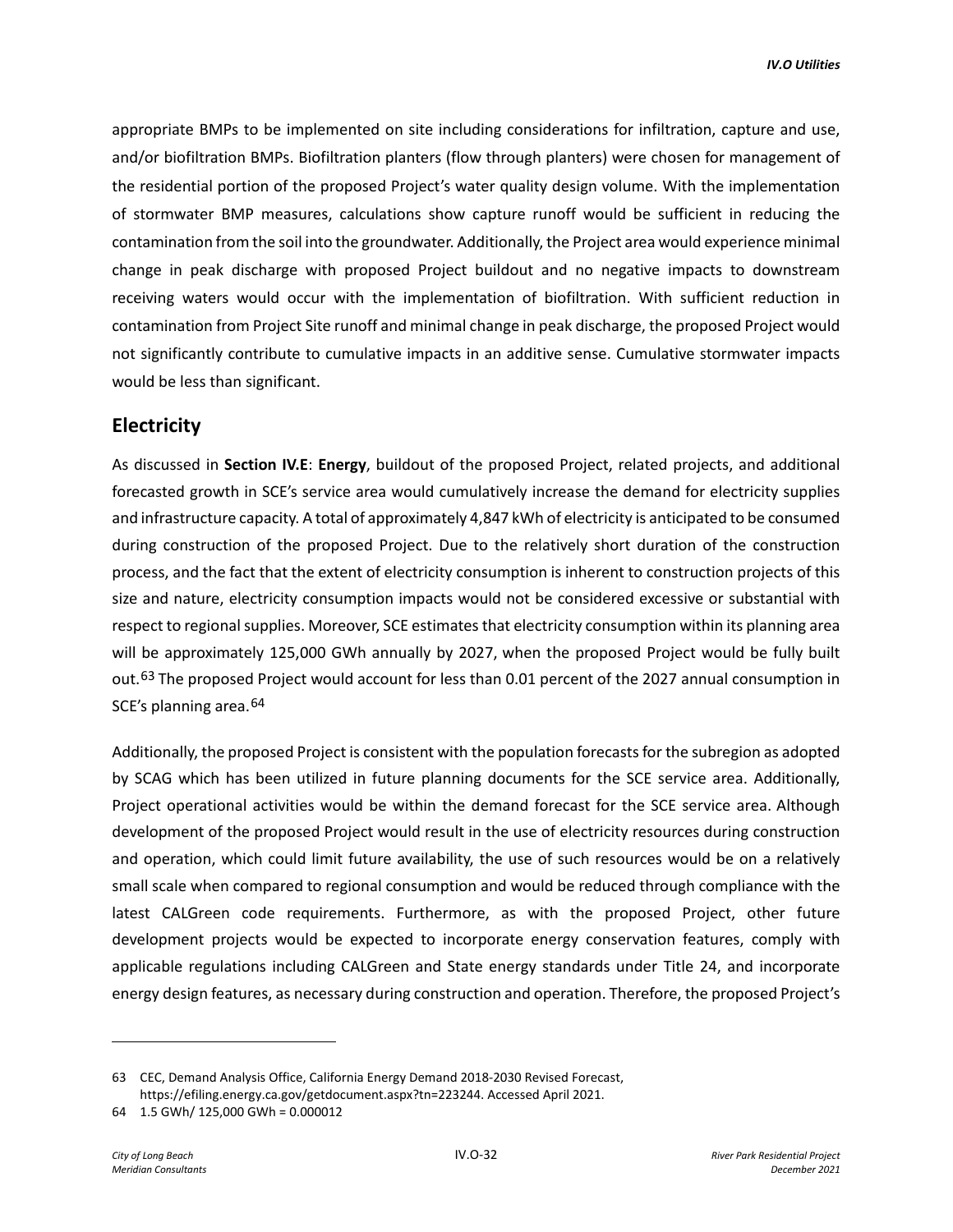contribution to cumulative impacts related to wasteful, inefficient, and unnecessary use of electricity would not be cumulatively considerable. Cumulative electricity impacts would be less than significant.

# **Natural Gas**

As discussed in **Section IV.E**: **Energy**, buildout of the proposed Project, related projects, and additional forecasted growth in SoCalGas service area would cumulatively increase the demand for natural gas supplies and infrastructure capacity. Based on the 2020 California Gas Report, LBER is expected to supply 26.3 MMcf of natural gas per day in 2027, when the Project would be fully built out.<sup>[65](#page-32-0)</sup> The proposed Project would account for approximately 0.03 percent of the 2027 daily forecasted consumption in LBER's planning area. Natural gas would likely not be needed to support construction activities.

Although development of the proposed Project would result in the use of natural gas resources, which could limit future availability, the use of such resources would be on a relatively small scale, would be reduced by measures rendering the proposed Project more energy efficient, consistent with growth expectations for the LBER service area. Furthermore, future development projects would be expected to incorporate energy conservation features, comply with applicable regulations including CALGreen and State energy standards under Title 24, and incorporate mitigation measures, as necessary. Therefore, the proposed Project's contribution to cumulative impacts related to wasteful, inefficient, and unnecessary use of natural gas would not be cumulatively considerable. Cumulative natural gas consumption impacts would be less than significant.

# **Telecommunications**

The City owns approximately 60 miles of fiber optic cable throughout the City. This fiber optic network connects the Long Beach Airport, the Fire Headquarters, and Police Field Support within the City. The City intends on expanding the capacity of existing facilities and adding more fiber optic facilities to address the growing demand for faster cable speeds, greater bandwidths, more reliable data transmission, and to accommodate more flexibility for the future.<sup>[66](#page-32-1)</sup> With the planned expansion of capacity of existing facilities to address the growing demand in and around the City, and the fact the proposed Project is within the SCAG projection for future population growth in the area, the proposed Project's cumulative impact on telecommunications would be less than significant.

<span id="page-32-0"></span><sup>65</sup> California Public Utilities Commission, 2020 California Gas Report, https://www.socalgas.com/sites/default/files/2020- 10/2020\_California\_Gas\_Report\_Joint\_Utility\_Biennial\_Comprehensive\_Filing.pdf. Accessed April 2021.

<span id="page-32-1"></span><sup>66</sup> City of Long Beach. Recirculated Draft EIR- General Plan Land Use and Urban Design Elements Project. June 2019. Accessed April 30, 2021.